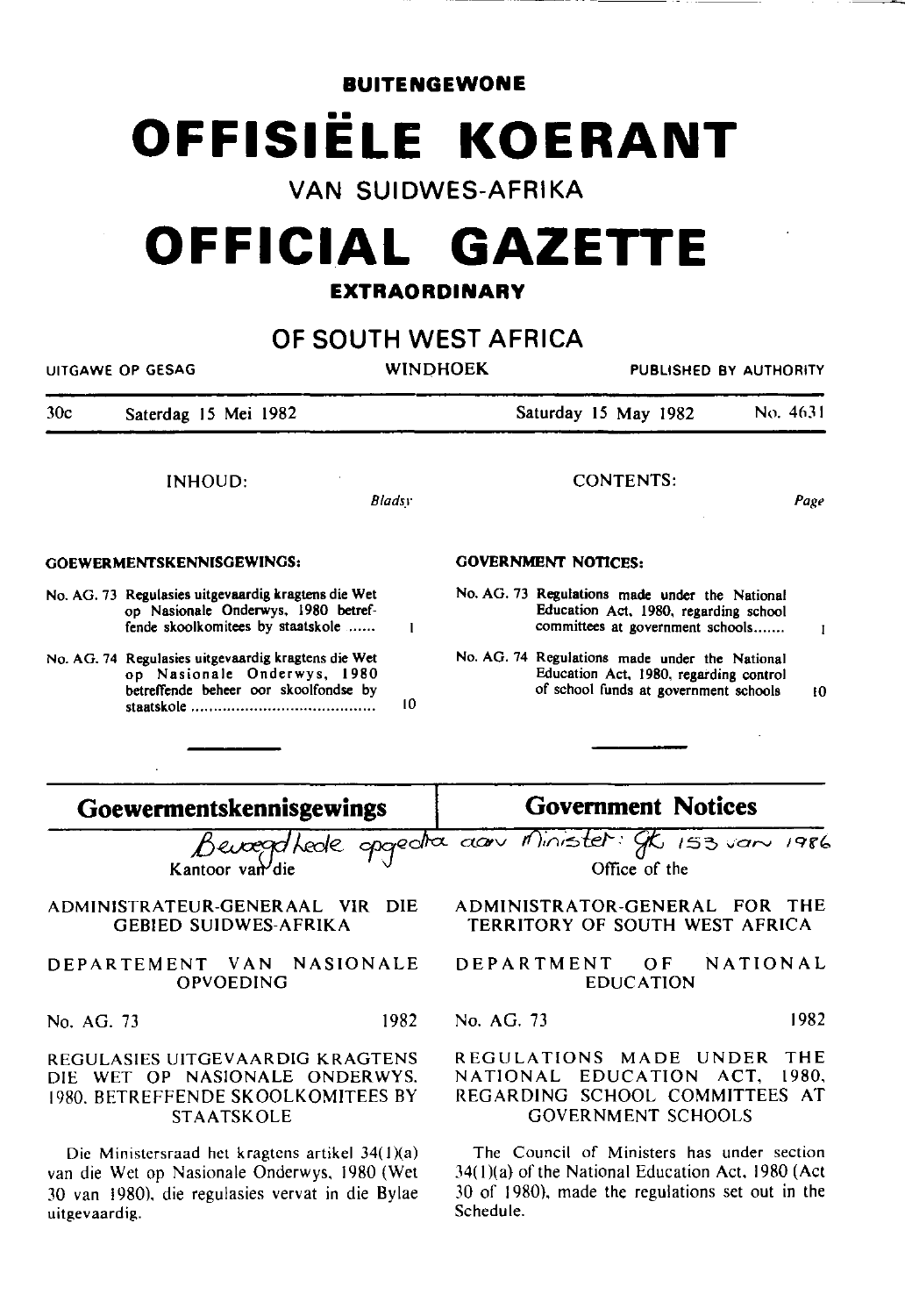*IJ.oordomsk* 1:nrings

I. In hierdie regulasies. tensy uit die samehang anders blyk. het 'n uitdrukking wat in die Wet omskryf is. dieselfde betekenis en beteken

BYLAE

- (i) "die Raad" die Ministersraad ingestel by artikd 2 van die Proklamasie op die Ministersraad. 1980 (Proklamasie AG. 19 van 1980): (vi)
- (ii) "die Wet .. die Wet op Nasionalc Onderwys. 1980 (Wet 30 van 1980); (v)
- (iii) "ouer" die ouer of die aannemende ouer soos omskryf in artikel I van die Kinderwet, 1960 (Wet 33 van 1960), van 'n kind wat 'n staatskool bywoon of die persoon wat voogdy hct oor so 'n kind of die persoon wat verantwoordclik is vir die ver sorging of bewaring van so 'n kind: (i)
	- (iv) "prinsipaal" iemand wat ingevolge die Wet as hoof of waarnemende hoof van 'n staatskool aangestel is: (ii)

**Line Baser** &

- (v) "skoolkomitee" 'n skoolkomitee kragtens artikd R van die Wet ingestel: (iii)
- (vi) "skoolkwartaal" een van die kwartale waarin 'n skooljaar soos deur die Sekrctaris kragtens artikd 27 van die Wet bepaal. verdeel is. (iv)

asaltak tasmayayati

#### *Samcstclling l'mt skoolkomitees*

2. ( I) 'n Skoolkomitce van 'n staatskool be staan uit Julie Berger

그리고 그리고 말을 줄

- (a) ncgc lcdc wat dcur die oucrs by 'n vcrgadcring ingcvolgc hicrdic rcgulasics bclc. verkies is: Met dien verstande dat, waar mindcr as ncgc !cdc vcrkics word. die Sekretaris die orige lede kan aanwys indien hy dit dicnstig ag: en
- $\langle \cdot |$  (b) cen lid deur die Sekretaris aangewys, indien hy dit dienstig ag.

(2) Minstcns scwe van die lede bedoel in paragraaf (a) van subtegulasie (I) moct ouers WCCS.

*Kwalifikasies vir lidmaatskap van skoolkomitees* en *omslalldiglwde ll't.lllrill* 'n *lid* sy amp *ontruim* 

# SCHEDULF *Definitions*

I. In these regulations. unless the context otherwise indicates. an expression defined in the Act bears the same meaning and

- $(i)$  "parent" means the parent or the adoptive  $\cup$   $\triangle$   $\cong$  parent as defined in section 1 of the Children's Act. 1960 (Act 33 of 1960) of a child that attends a government school or the person who has the guardianship of such a child or the person who is responsi ble for the care or custody of such a child; (iii)
	- (ii) "principal" means a person who has been appointed as head or acting head of a government school in terms of the Act;  $(iv)$
	- (iii) "school committee" means a school com mittee established under section  $8$  of the Act:  $(v)$ .
	- (iv) "school term" means one of the quarters into which a school year as determined by the Secretary in terms of section 27 of the Act. has been divided;  $(vi)$
	- (v) "the Act" means the National Education Act. 1980 (Act 30 of 1980): (ii)
	- (vi) "the Council". means the Council of Ministers established by section 2 of the Council of Ministers Proclamation, 1980 (Proclamation  $AG_{\odot}$  19, of 1980). (i)

#### *Constitution of school committees*

2. (I) A school committee of a government school shall consist of -

(a) nine members elected by the parents at a meeting convened in terms of these regulations: Provided that where fewer than nine members are elected. the Secretary may designate the remaining members if he deems fit; and

(b) one person designated by the Secretary if he  $-$  deems fit.

(2) At least seven of the members referred to in paragraph (a) of subregulation (I) shall be parents.

Qualifications for membership of school com*mittees and circumstances under which a member vacates his office*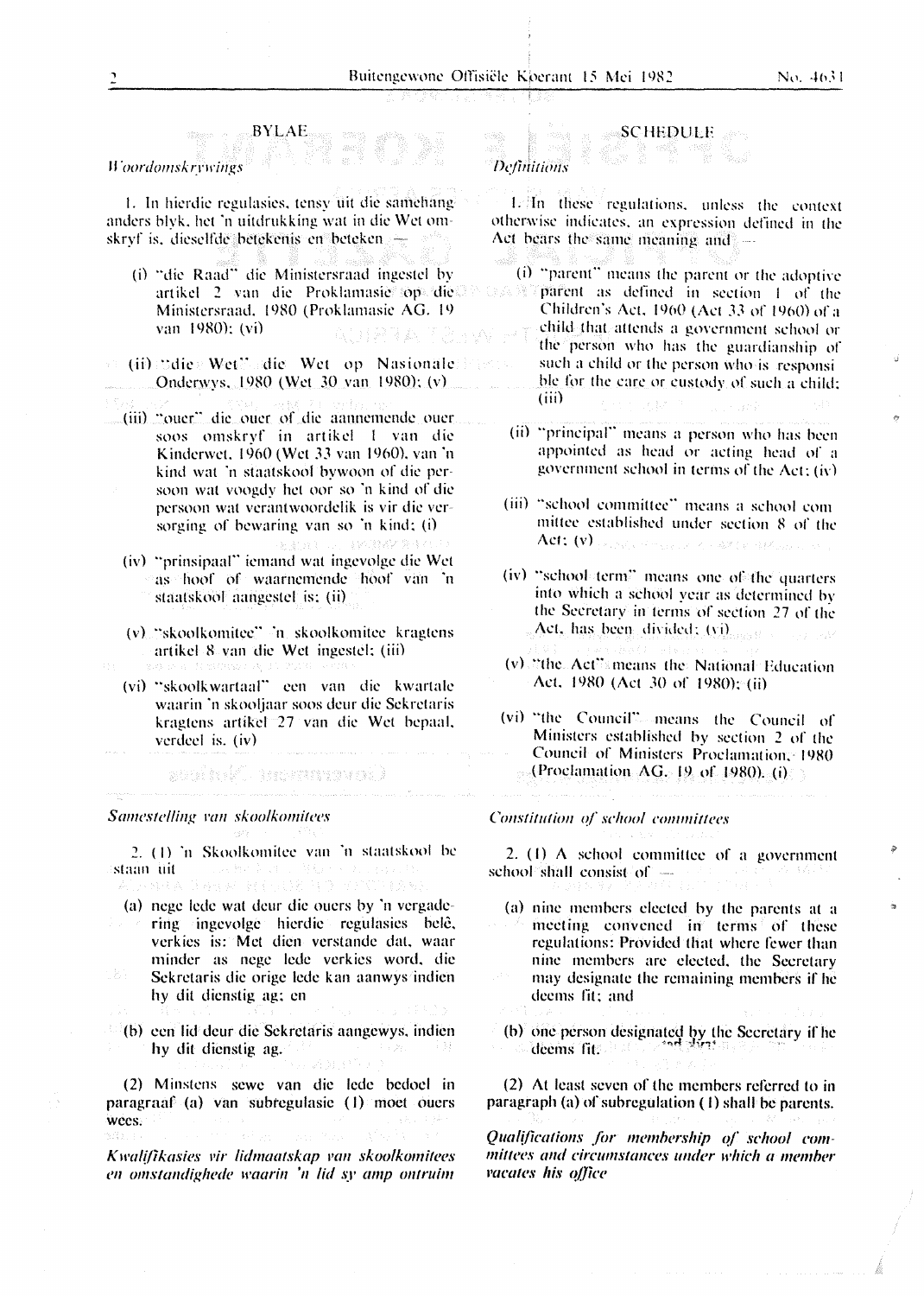3. (I) Niemand word ingevolge regulasie  $2(1)(a)$  of (b) verkies of aangewys nie indien hy -

- (a) jonger as  $25$  jaar oud is;
- (b) te eniger tyd skuldig bevind is aan 'n misdryf waarvoor hy tot gevangenisstraf sonder die keuse van 'n boetc gevonnis is, tensy hy algehele k wytskclding ontvang het, of tensy sodanige tydpcrk van gevangenisstraf minstens drie jaar voor die datum van sy verkiesing of aanwysing verstryk het;
- (c) kragtcns die een of ander wet as 'n geestesongestelde persoon aangehou word;
- (d) 'n bcamptc in dicns van die Departement of ·n dicncndc onderwyser by 'n staatskool of in cnigc ander hoedanigheid aan die Departement verbonde is;
- (e) die gadc is van 'n diensdoende onderwyser wat vcrbondc is aan die staatskool ten opsigtc waarvan die skoolkomitee verkies word.

(2) 'n Lid van 'n skoolkomitee ontruim sy amp indicn  $hy -$ 

- (a) skrillclik tc kenne gee dat hy bedank:
- (h) aan 'n onbevoegdheid bedoel in subrcgulasic (I) onderworpe word:
- (c) van dric agtercenvolgende vergaderings van die skoolkomitcc sonder verlof afwesig is:
- (d) toe hy as lid verkies is. 'n ouer was, maar nic tnccr is nic: Met dien verstande dat sodanigc lid nic sy amp ontruim indien daar steeds aan die bepalings van regulasie 2(2) voldocn word nic.

#### *A mpsterm.vn van lede van skoolkomitees*

4. (I) 'n Lid van 'n skoolkomitee beklee sy amp vir 'n tydperk van drie jaar vanaf die datum waarop hy ingevolge regulasie  $2(1)(a)$  of (b) aangewys is of waarop hy ingevolge regulasie  $5(8)(a)$ , (b) of  $5(11)$  verkies is.

(2) 'n Lid van 'n skoolkomitee kan, indien sy ampstermyn verstryk het, weer as 'n lid verkies of, na gelang van die geval. aangewys word.

### *Verkiesing van lede van skoolkomilees*

5. (I) Op 'n datum deur die Raad bepaal, en daarna binne 30 dae voordat die ampstermyne van die lede van 'n skoolkomitee verstryk, stel die Sekretaris, of iemand in sy Departement wat deur ,hom daartoe gemagtig is. 'n beampte van die

3. (I) No person shall be elected or designated in terms of regulations  $2(1)(a)$  or (b) if he —

- (a) is under 25 years of age;
- (b) has at any time been found guilty of an offence for which he was sentenced to imprisonment without the option of a fine unless he has received a free pardon or unless such term of imprisonment has expired at last three years-prior to the date of his election or designation;
- (c) is detained as a mentally ill person under the provisions of any law;
- (d) is an officer in the service of the Department or a serving teacher at a government school or attached to the Department in any other capacity;
- (e) is the spouse of a serving teacher who is attached to the government school in respect of which the school committee is elected.

(2) A member of a school committee vacates his office if he  $-$ 

- (a) gives notice in writing that he resigns;
- (b) becomes subject to a disqualification referred to in subregulation (1);
- (c) is absent without leave from three consecutive meetings of the school committee;
- (d) when he was elected was, but no longer is, a parent: Provided that such member shall not vacate his office if there is still compliance with the provisions of regulation 2(2).

#### *Term of office of members of school committees*

4. (1) A member of a school committee shall hold office for a period of three years from the date on which he was designated in terms of regulation  $2(1)(a)$  or (b) or on which he was elected in terms of regulation  $5(8)(a)$ , (b) or  $5(11)$ .

(2) A member of a school committee whose term of office has expired may be re-elected or redesignated as the case may be.

#### *Election of members of school committees*

*5.* ( 1) On a date determined by the Council and thereafter within 30 days prior to the expiry of the term of office of a school committee, the Secretary, or a person in his Department authorised thereto by him, shall appoint an officer of the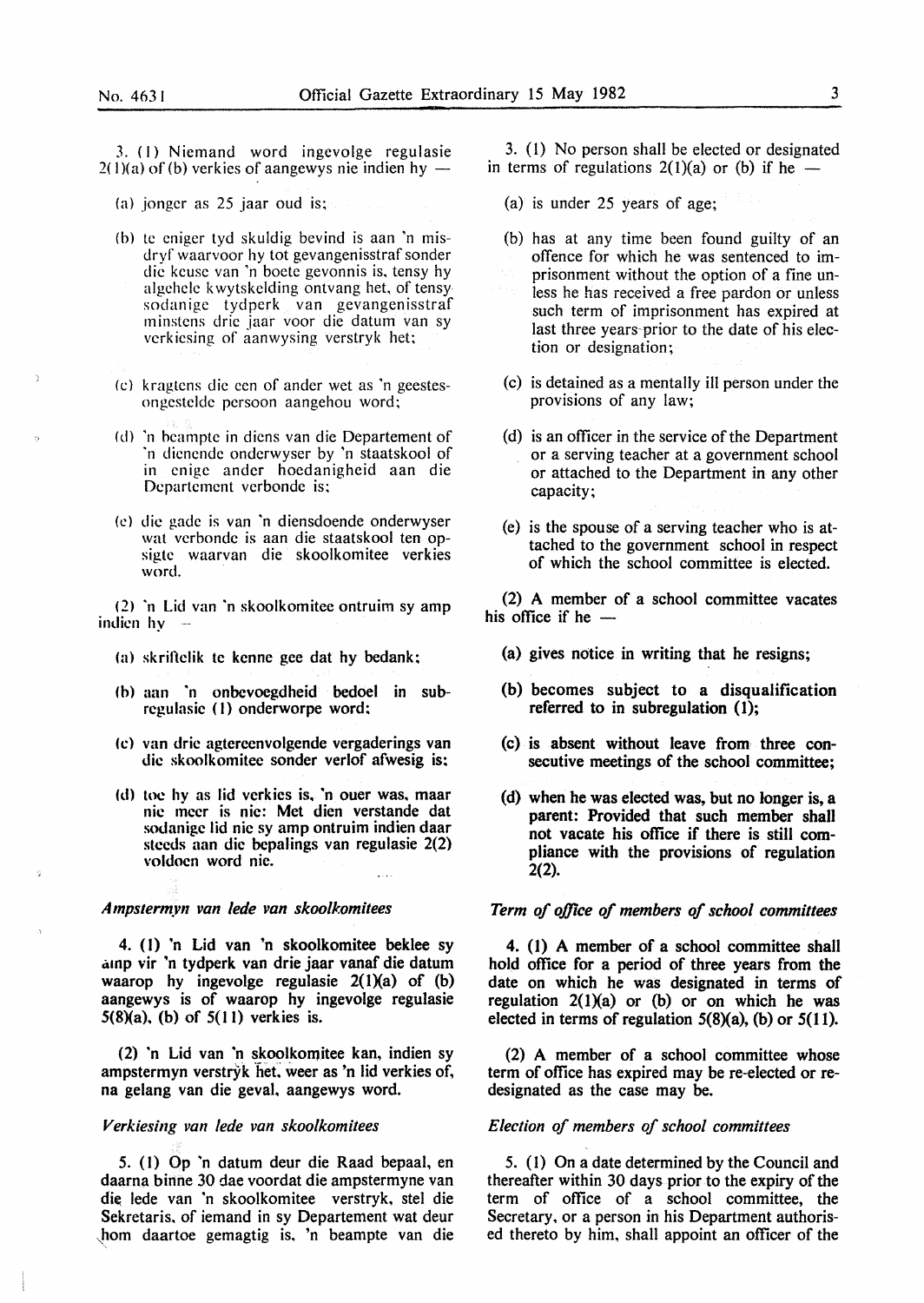an aska

Departement aan om as voorsittende beampte op te tree by die verkiesing van 'n skoolkomitee vir elke staatskool van die kategoriee wat die Raad ingevolge artikel 8(1) van die Wet van tyd tot tyd bepaal.

(2) Die voorsittende beampte moet so gou moontlik na sy aanstelling 'n ouervergadering bele deur middel van 'n skriftelike kennisgewing waarin die datum, tyd en plek daarvan aangedui word, aan die ouers van aile kinders wat die betrokke skool bywoon: Met dien verstande dat genoemde vergadering binne 30 dae na die datum van genoemde kennisgewing moet plaasvind.

(3) Die kworum van 'n ouervergadering bestaan uit 20 ouers.

(4) By die aanvang van die vergadering moet die voorsittende beampte die aandag van die ouers vestig op die bepalings van  $-$ 

- (a) regulasies  $2(1)(a)$  en (2);
- (b) regulasies  $3(1)$  en  $(2)$ ; en
- 
- (c) Suhregulasic (9)

*(* 5) Die voorsittende beam pte vra nominasies van die ouers teenwoordig vir kandidate om lidmaatskap van die skoolkomitee.

(6) Die voorsittende beampte moet homself tevrede stel dat elke genomineerde kandidaat -

(a) bevoeg is om as lid van die skoolkomitee

- verkies te word; en volg stand make the<br>huk maarde straat the band to the stress
- (b) bereid sal wees om as lid van die skoolkomitee te dien. We we have the state

(7) Nadat die voorsittende beampte homself daarvan vergewis het dat hy aile nominasies ontvang het, moet hy verklaar dat nominasies gesluit is. en die name van die behoorlik genomineerde kandidate bekendmaak.

houses i pre an inne ay thi

(8) Indien, na sluiting van nominasies,  $-$ 

(a) die aantal behoorlik genomineerde kandidate minder is as die aantal lede wat verkies moet word, verklaar die voorsittende beampte sodanige kandidate tot verkose lede van die skoolkomitee en maak so gou moontlik die uitslag van die verkiesing aan die Sekretaris bekend, sodat die Sekretaris ingevolge regulasie 2(1)(a) 'n voldoende aantal lede kan aanwys om die vakatures op die skoolkomitee te vul;

Department to act as presiding officer at the election of a school committee for every government school of such categories as the Council may from time to time determine in terms of section  $8(1)$  of the Act.

(2) The presiding officer shall, as soon as possible after his appointment, convene a meeting of parents by means of a written notice, in which the date, time and place thereof are indicated, to the parents of all children who attend the school concerned: Provided that the said meeting shall take place within 30 days after the date of the said notice.

(3) The quorum of a meeting of parents shall consist of 20 parents.

( 4) At the commencement of the meeting the presiding officer shall draw the attention of the parents to the provisions of  $-$ 

- (a) regulations  $2(1)(a)$  and  $(2)$ ;
- (b) regulations  $3(1)$  and  $(2)$ ; and
- (c) subregulation (9).

(5) The presiding officer shall call for nominations for membership of the school committee from the parents present.

(6) The presiding officer shall satisfy himself that every nominated candidate -

- (a) is qualified to be elected as a member of the school committee; and the construction
- (b) would be willing to serve as a member of the school committee.

(7) When the presiding officer has ascertained that he has received all nominations, he shall declare that nominations are closed and announce the names of the duly nominated candidates.

wa an cafe hames wang agap den simenasi si sis wes

- 
- (8) If after the closing of nominations New York 1989.
	- $(a)$  the number of duly nominated candidates is less than the number of members to be elected, the presiding officer shall declare such candidates to be elected members of the school committee and shall notify the Secretary as soon as possible of the outcome of the election so that the Secretary may in terms of regulation  $2(1)(a)$  designate. a sufficient number of members to fill the vacancies on the school committee;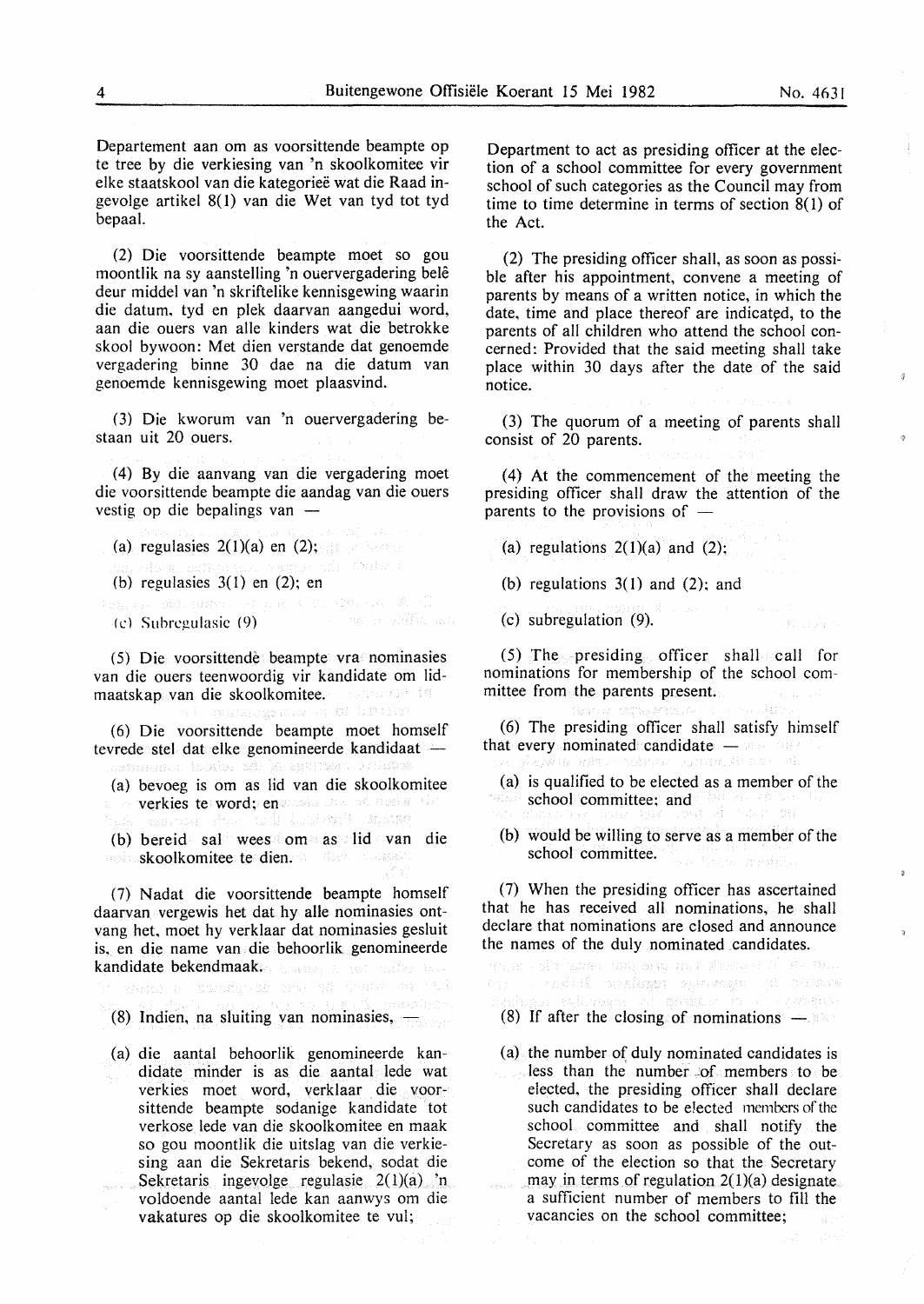Ş.

- (b) die aantal behoorlik genomineerde kandidate gelyk is aan die aantal lede wat verkies moet word. verklaar die voorsittende beampte sodanige kandidate tot verkose lede van die skoolkomitee:
- (c) meer kandidate behoorlik genomineer is as die aantal lede wat verkies moet word. moet 'n stemming plaasvind ingevolge die bepalings van subregulasies (9). ( 10) en (II).
- (9) Elke ouer

 $\sim$ (a) is geregtig om deel te neem aan 'n verkie- $\frac{1}{\sqrt{2}}$  sing van lede van 'n skoolkomitee:

- $\bigcirc$  (b) het soveel stemme as die aantal skoolkomiteelede wat verkies moet word. maar hy mag nie meer as een stem op 'n bepaalde kandidaat uitbring nie.  $\setminus$ 
	- ( 10) Die voorsittende beampte
	- (a) wys na goeddunke 'n voldoende aantal persone as stemtellers aan:

(b) bepaal of stemming deur die epsteek van  $G^k$   $\rightarrow$   $G^k$  ,  $\rightarrow$   $G^k$  ,  $\rightarrow$   $G^k$  ,  $\rightarrow$   $G^k$  .  $\rightarrow$   $G^k$  .  $\rightarrow$   $G^k$  .  $\rightarrow$   $G^k$  .  $\rightarrow$   $G^k$  .  $\rightarrow$   $G^k$  .  $\rightarrow$   $G^k$  .  $\rightarrow$   $G^k$  .  $\rightarrow$   $G^k$  .  $\rightarrow$   $G^k$  .  $\rightarrow$   $G^k$  .  $\rightarrow$   $G^k$  .  $\rightarrow$   $G^k$  .  $\rightarrow$   $G$  $\mathcal{G}$ KILA $\mathcal{G}$ KILE)

> (c) bepaal na goeddunke die prosedure wat ten opsigte van die stemming gevolg moet word.

is. moet die voorsittende beampte daardie nege the presiding officer shall declare to be elected as kandidate wat die grootste aantal stemme ont-<br>vang het tot verkose skoolkomiteelede verklaar: didates who received the highest number of votes: vang het tot verkose skoolkomiteelede verklaar: Met dien verstande dat in die geval van 'n gelykop Provided that in the event of an equality of votes,<br>stemming, die voorsittende beampte deur loting the presiding officer shall determine by the drawstemming, die voorsittende beampte deur loting moet beslis watter kandidaat verkose verklaar ing of lots which candidate is to be declared<br>elected. moet word.

 $\begin{array}{rcl}\n & \text{if } & \text{if } & \text{if } & \text{if } & \text{if } & \text{if } & \text{if } & \text{if } & \text{if } & \text{if } & \text{if } & \text{if } & \text{if } & \text{if } & \text{if } & \text{if } & \text{if } & \text{if } & \text{if } & \text{if } & \text{if } & \text{if } & \text{if } & \text{if } & \text{if } & \text{if } & \text{if } & \text{if } & \text{if } & \text{if } & \text{if } & \text{if } & \text{if } & \text{if } & \text{if } &$ vergadering vergader die gekose lede van die meeting, the elected members of the school com-<br>skoolkomitee onder voorsitterskap van die prin-<br>mittee shall meet under the chairmanship of the skoolkomitee onder voor sitterskap van die prin-<br>sipaal van die betrokke shaatskool om 'n voorsitter en vise-voorsitter te kies. elect a chairman and vice-chairman.

( 13) Binne 14 dae na die eerste vergadering van 'n skoolkomitee moet die sekretaris daarvan 'n lys van die name en adjessie van die voorsitter, visevoorsitter en ander komiteelede aan die Sekretaris verskaf.

( 14) Na die verstryking van die aanvanklike skoolkomitee se ampstermyn moet die verkiesing van lede van daaropvolgende skoolkomitees in**gevolge die bepalings van hierdie regulasie**  geskied. .

 $5A$ . Ingeweg gk 162/86/ $5$ 

- (b) the number of dulv nominated candidates is equal to the number of members to be elected. the presiding officer shall declare such candidates to be elected members of the school committee:
- (c) more candidates than the number of members to be elected have been duly nominated. a poll shall take place in terms of the provisions of subregulations (9). ( IOl and (Ill.
- (9) Every paren $\lambda$  –
- (a) shall be entitled to vote at an election of members of a sohool committee:
- (b) shall have as many votes as the number of school committee members to be elected. but he may not cast more than one vote in respect of any particular candidate.
- (10) The presiding officer shall  $-$
- (a) in his discretion assign a sufficient number of persons to count the votes:
- (b) determine whether the poll shall be conducted by the showing of hands or by means of ballot papers: and
- (c) determine in his discretion the procedure to be followed with reference to the poll.

(II) Nadal die uitslag van die stemming bepaal (Ill After ascertaining the results of the poll

principal of the government school concerned to

( 13) Within 14 days after the first meeting of a school committee the secretary thereof shall submit to the Secretary the names and addresses of the chairman. vice-chairman and other committee **members.** 

( 14) After the expiry of the term of office of the initial school committee the election of members of subsequent school committees shall take place **in terms of the provisions of this regulation.** 

5R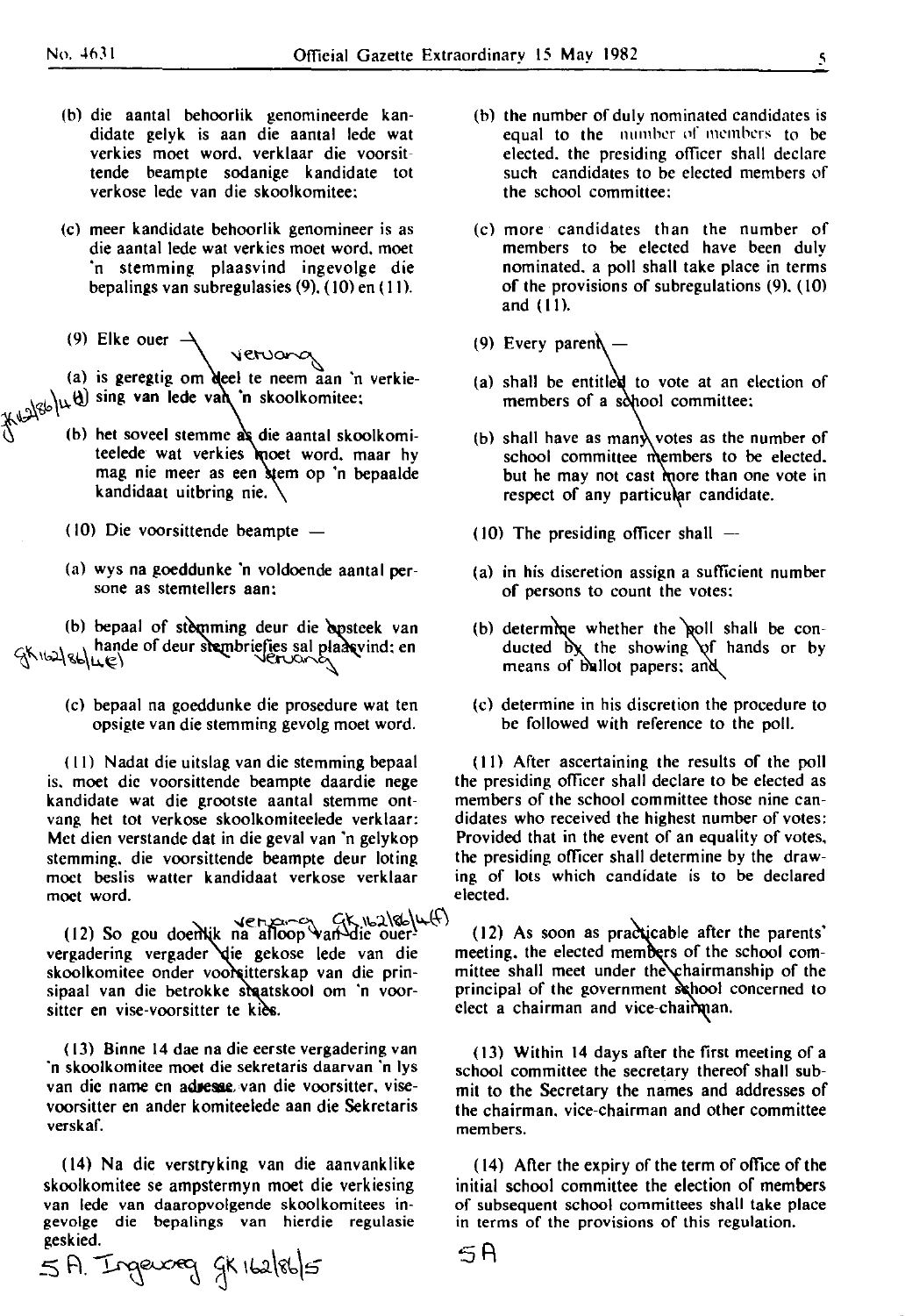*l'akatures tydens 'n ampstermyn van lede van skoolk.omitecs* 

- **6. (1)** (a) Die voorsitter of vise-voorsitter van **in skoolkomitee ontruim sy amp as voor** $s$  itter of visc-voorsitter indien hy skriftelik kcnnis gee dat hy hcdank of indien hy sy amp as lid van die skoolkomitee ontruim ingevolge die bepalings van regulasic 3(3)<br>(Kib2\cb)
- (h) lndicn die amp van voorsittcr of visc-voorsittcr vakant raak. kics die lcdc van 'n skoolkomitee 'n persoon uit eie geledere om die vakature te vul.
- (cl lndien hcidc amptc van voorsittcr en viscvoorsittcr gclyktydig vakant mak. kics die lcdc van die skoolkomitcc uit cic gclcdcrc ·n **voorsiucr en visc-voorsiUcr en by sodanigc**  vcrkicsing tree die prinsipaal van die **hctrok kc stmttskool as voorsiucr op maar hy hct nic die reg o111 tc stem nic.**

 $(2)$  Ten cinde 'n tussentydse vakature wat in die ',)!otdcdctal van 'n *:* ·o<llkomitcc ontstmm. tc vul. moct <sub>CKN</sub>2<sup>888</sup> die oorblywende lede behoudens die hepalings van  $\mathcal{C}$  regulasic 2(2) 'n persoon benoem wat aan die vereistes voldoen soos in subregulasies  $3(1)$  en (2) voorgeskryf word: Met dien verstande dat die aantal benoemde en aangewysde lede wat op 'n skoolkomitee dien nie die aantal verkose lede mag oorskry nie, in welke geval 'n skoolkomitee van nuuts af ingevolge hierdie regulasies saamgestel moet word.

> (3) 'n Pcrsoon wat ingcvolgc suhrcgulasies (I) of (2) verkics of hcnocm word. hcklcc sy amp vir die onverstreke ampstermyn van sy voorganger.

> (4) Die sekretaris van 'n skoolkomitee moet die Sekretaris binne 14 dae van die name en adresse **van die nuwe lede voorsicn wat ingcvolge sub**  regulasies  $(1)$  of  $(2)$  verkies of benoem is.

#### $V$ ergaderings van skoolkomitees

7. (I) 'n Skoolkomitcc moct minstcns ccn vcrgadcring gcdurcndc clkc skoolkwartaal hou.

(2) Die ccrstc vcrgadcring van 'n skoolkomitcc word gchou op 'n datum, tyd en pick dcur die Sckrctaris hcpaal en clkc daaropvolgcndc vcrgadcring van sodanigc skoolkomitcc word gchou op 'n datum, tyd en pick dcur gcnocmdc komitee tydcns sy vorigc vcrgadcring hcpaal.

*l'acancies during a term of office of members of*  $school$  *committees* 

- **6.** (1) (a) The chairman or vice-chairman of a school committee shall vacate his office as **chairman or vice chairman if he gives notice** in writing that he resigns or if he vacates his **office as member of the school committee in** terms of the provisions of regulation 3(2).
- (b) If the office of chairman or vice chairman ~comes **vacant the mcmhcrs shall elect a person** from amongst themselves to fill the **vacancy.**
- (c) If hoth the olliccs. of chairman ami vice **chairman heC'-lllle vacant simultaneously thl·**  *members of the school committee shall from* **amongst themselves elect a chairmom and**  vice chairnum and at such election the prin cipal of the government school concerned shall preside as chairman hut shall not have the right to vote.

 $(2)$  In order to  $\overline{N}$ ll an interim vacancy which oc curs in the membership of a school committee the remaining members **shall** subject to the provisions of regulation  $2(2)$  nominate a person who complies with the requirements as prescribed in subregulation  $3(1)$  and  $(2)$ : Provided that the number of nominated and designated members who serve on a school committee shall not exceed the number of elected members $\lambda$ in which event a school committee shall be re-constituted in terms of these regulations.

 $(3)$  A person who is elected or nominated in terms of suhregulations (I) or (2) shall occupy his office for the unexpired term of office of his **predecessor.** 

(4) The secretary of a school committee shall furnish the Secretary within 14 days the names and addresses of the new members elected or nominated in terms of suhrcgulations (I) or (2).

#### Meetings of school committees

7. (I) A school committee shall hold at least **one meeting during each school term.** 

(2) The first meeting,  $q_{R,8}^f$  school committee shall be held on a date and at a time and place determined hy the Secretary and each subsequent meeting of such school committee shall he held on a date and at a time and place determined hy it at its previous meeting.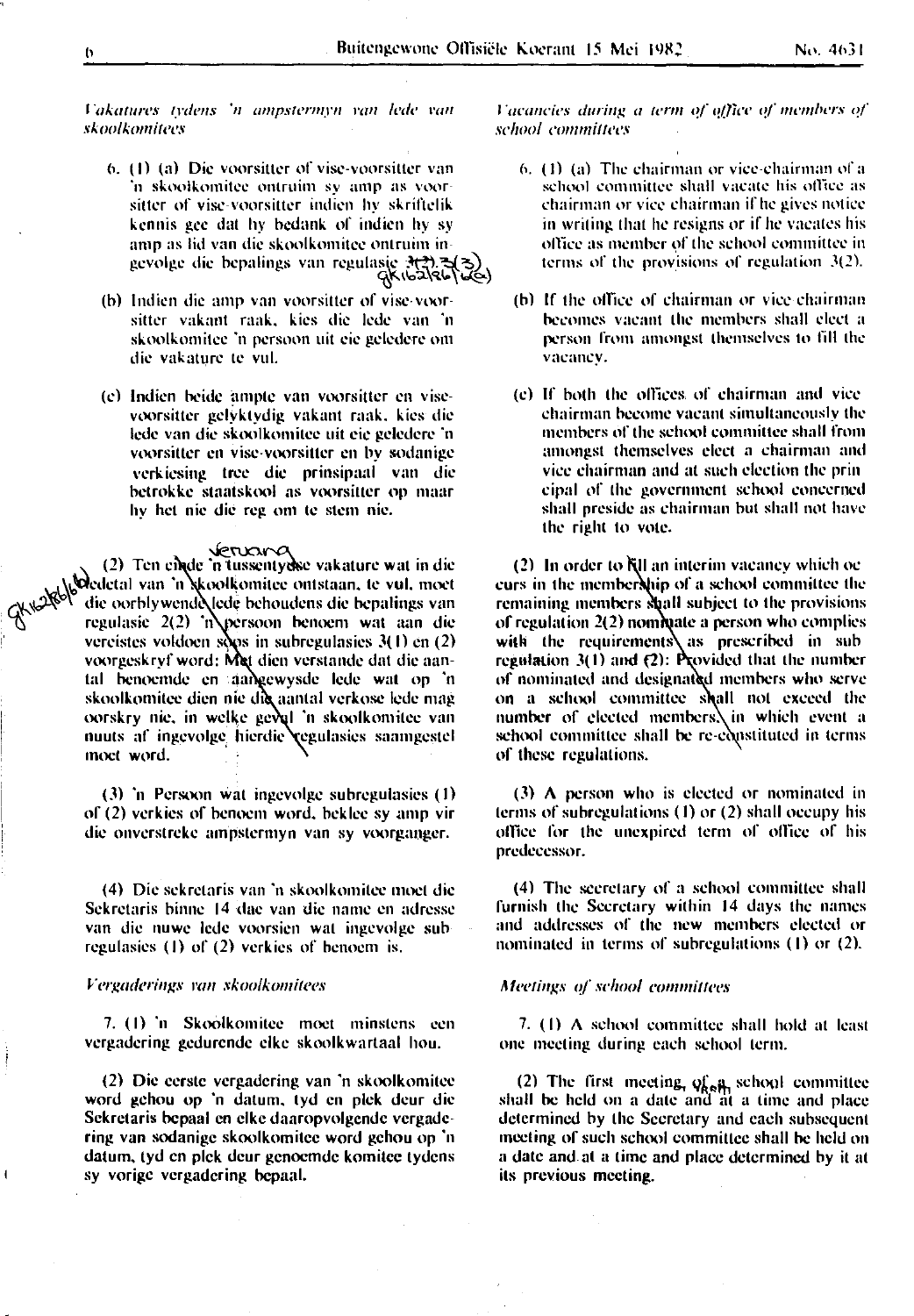$\text{deruard}$   $\text{GK}$   $\text{GK}$   $\text{GSb}$   $\text{T(a)}$ 

(3) 'n Skoolkomitee moet op sy eerste vergadering iemand, uitgesonderd 'n onderwyser of 'n beampte van die Departement, maar nie noodwendig 'n lid van die skoolkomitee nie, tot sekretaris benoem: Met dien verstande dat indien die sekretaris nie 'n lid van die skoolkomitee is nie, hy nie die reg het om op vergaderings van die skoolkomitee te stem nie.

 $C(k \mid k)$  Die sekretaris van 'n skoolkomitee moet minstens and dae voor 'n gewone vergadering die lede van sodanige komitee skriftelik in kennis stet van die datum, tyd en plek van die betrokke vergadering.

(5} lndien die voorsitter by 'n vergadering afwesig is, moet die vise-voorsitter waarneem en ingeval beide afwesig is, kies die aanwesige lede 'n persoon uit eie geledere om op so 'n vergadering as waarnemende voorsitter op te tree.

(6) 'n Meerderheid van die lede van 'n skoolkomitee is 'n kworum.

 $\text{if } (7) \text{ Indien data by 'n vergadering wat behoorlik?}$ belê is, nie 'n kworum teenwoordig is nie, word sodanige vergadering vir minstens agt en hoogstens twaalf dae, met inbegrip van die dag waarop die vergadering sou plaasvind, uitgestel en op die aldus bepaalde datum handel die vergadering, wat bele moet word ooreenkomstig die prosedure in subregulasie (4) voorgeskryf, die agenda af of daar 'n kworum is of nie.

 $\forall x \in \mathbb{R} \cup \exists x \in \{1, 0, 1\}$  (8) The principal of the government school con-<br>(8) Die principaal van die beflokkte staatskool (8) The principal of the government school conmoet alle vergadering van 'n skoolkomitee cerned shall attend all meetings of a school com-<br>bywoon, maar het nie die eg om daarop te stem mittee but shall not have the right to vote thereat bywoon, maar het nie die eg om daarop te stem mittee but shall not have the right to vote thereat nie en hy moet sodanige vergadering verlaat as die and he shall leave such meeting if the school comskoolkomitee aldus besluit.  $\sqrt{m}$  mittee so decides.

(9) lndien 'n skoolkomitee dit nodig ag, mag 'n lid van die betrokke staatskool se personeel of enige ander persoon wat moontlik inligting kan verskaf oor 'n saak wat binne die bevoegdheid van die skoolkomitee val, 'n vergadering van sodanige skoolkomitee bywoon, maar hy het nie die reg om te stem nie.

(10) Wanneer daartoe versoek deur 'n skoolkomitee. moet 'n lid van die betrokke staat· skool se personeel 'n vergadering van sodanige komitee bywoon, ntaal' mag nie verplig word om inligting te verskaf of om op 'n aanklag teen hom te antwoord nie.

(II) 'n Beam pte van die Departement bet die reg om enige skoolkomiteevergadering in 'n raadgewende hoedanigheid by te woon.

(3) A school committee shall at its first meeting nominate a person, excluding a teacher or an officer of the Department, but not necessarily a member of such school committee, as secretary: Provided that if the secretary is not a member of the school committee he shall not have the right to vote at meetings of the school committee.

 $(4)$  The secretary of a school committee shall at least eight days before an ordinary meeting notify the members of such committee in writing of the date, time and place of the meeting concerned.

(5) If the chairman is absent from a meeting the vice-chairman shall act as chairman and in the event of both being absent, the members present shall elect a person from amongst themselves to preside as acting chairman at such a meeting.

( 6) A majority of the members of a school committee shall be a quorum.

(7) If a quorum is not present at a meeting which has been properly convened, such meeting shall be postponed for at least eight but not exceeding twelve days including the date on which the meeting would have taken place and on the date so determined the meeting convened in accordance with the provisions of subregulation  $(4)$ shall deal with the agenda whether a quorum is present or not.

and he shall leave such meeting if the school com-

(9) If a school committee considers it necessary a member of the staff of the government school concerned or any other person, who could possibly furnish information on a matter which falls within the powers of a school committee, may attend a meeting of such committee but shall not have the right to vote.

(10) When requested thereto by a school com- : mittee a member of the staff of the government school concerned shall attend a meeting of such committee but shall not be compelled to furnish information or reply to a charge against him.

(II) An officer of the Department· shall have the right to attend any school committee meeting in an advisory capacity.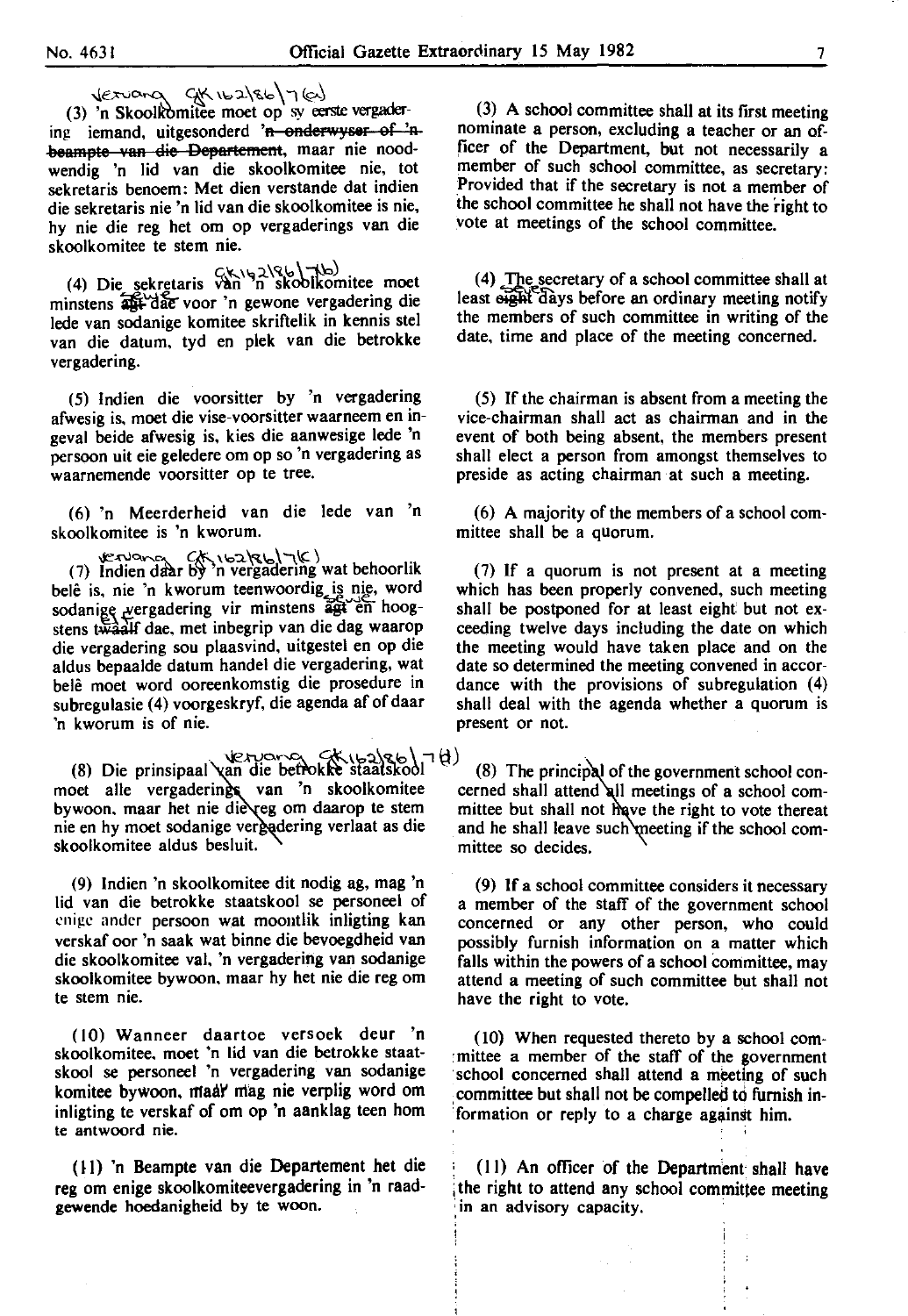- (12) (a) Die voorsitter, of indien hy nie beskikbaar is nie, die vise-voorsitter van 'n skoolkomitee kan uit eie beweging te eniger tyd 'n buitengewone vergadering van sodanige komitee belê.
- (b) Die voorsitter, of indien hy nie beskikbaar is nie, die vise-voorsitter van 'n skoolkomitee moet 'n buitengewone vergadering van sodanige komitee belê indien hy deur die Sekretaris of die meerderheid van die lede daarvan daartoe versoek word.
- (c) Die sekretaris van 'n skoolkomitee moet minstens sewe dae voor 'n buitengewone vergadering die lede van sodanige komitee skrifielik in kennis stel van die datum, tyd en plek van die betrokke vergadering.

(13) Die lid van 'n skoolkomitee wat as voorsitter op 'n vergadering van sodanige komitee optree. het 'n gewone sowel as 'n beslissende stem.

#### *Notule van vergaderings*

8. (I) Notule van elke vergadering van 'n skoolkomitee word deur die sekretaris van sodanige komitee gehou in 'n boek wat spesifiek vir die doel gebruik moet word.

(2) Die sekretaris van 'n skoolkomitee moet in die notule van aile vergaderings die name van die lede wat onderskeidelik teenwoordig en afwesig is, notuleer.

(3) Die notule van elke vergadering word aan 'n skoolkomitee op sy volgende vergadering vir bekragtiging voorgelê.

(4) lndien daarom versoek deur die Sekretaris, voorsien die sekretaris van 'n skoolkomitee 'n afskrif van die notule van enige vergadering aan die Departement.

(5) 'n Lid van 'n skoolkomitee, die prinsipaal van die betrokke staatskool of enige beampte van die Departement het te aile redelike tye insae in die notule van enige vergadering van sodanige komitee.

# *Bevoegdhede, p/igte en funksies van skoolko"'.iteef* \{~ Sl\_'f:..llo:l.\~fo,~

9. (1) Die bevoegdhede, pligte en funksies van 'n skoolkomitee is om ten opsigte van die staatskool waarvoor hy ingestel is

I l,

- (12) (a) The chairman, or if he is not available, the vice-chairman of a school committee may on his own initiative at any time convene an extraordinary meeting of such **committee.** 
	- (b) The chairman, or if he is not available, the vice-chairman of a school committee shall convene an extraordinary meeting of such committee if he is requested thereto by the Secretary or the majority of the members thereof.
	- (c) The secretary of a school committee shall at least seven days before an extraordinary meeting notify, the members of such committee in writing of the date, time and place of the meeting concerned.

(13) The member of a school committee who presides as chairman at a meeting of such committee shall have a deliberative as well as a casting vote.

#### *Minutes of meetings*

8. (I) Minutes of each meeting of a school committee shall be kept by the secretary of such committee in a book which shall be used specifically for this purpose.

(2) The secretary of a school committee shall record in the minutes of all meetings the names of the members who are respectively present and absent.

(3) The minutes of each meeting shall be laid before a school committee at its next meeting for confirmation.

(4) If requested thereto by the Secretary a copy of the minutes of any meeting shall be forwarded to the Department by the secretary of a school committee.

(5) A member of a school committee, the principal of the government school concerned or an officer of the Department shall at all reasonable times have access to the minutes of any meeting of such committee.

#### Powers, duties and functions of school committees

9. (1) The powers, duties and functions of a school committee shall, in respect of the government school for which it has been established, be  $\mathbf{t}$ o $\mathbf{-}$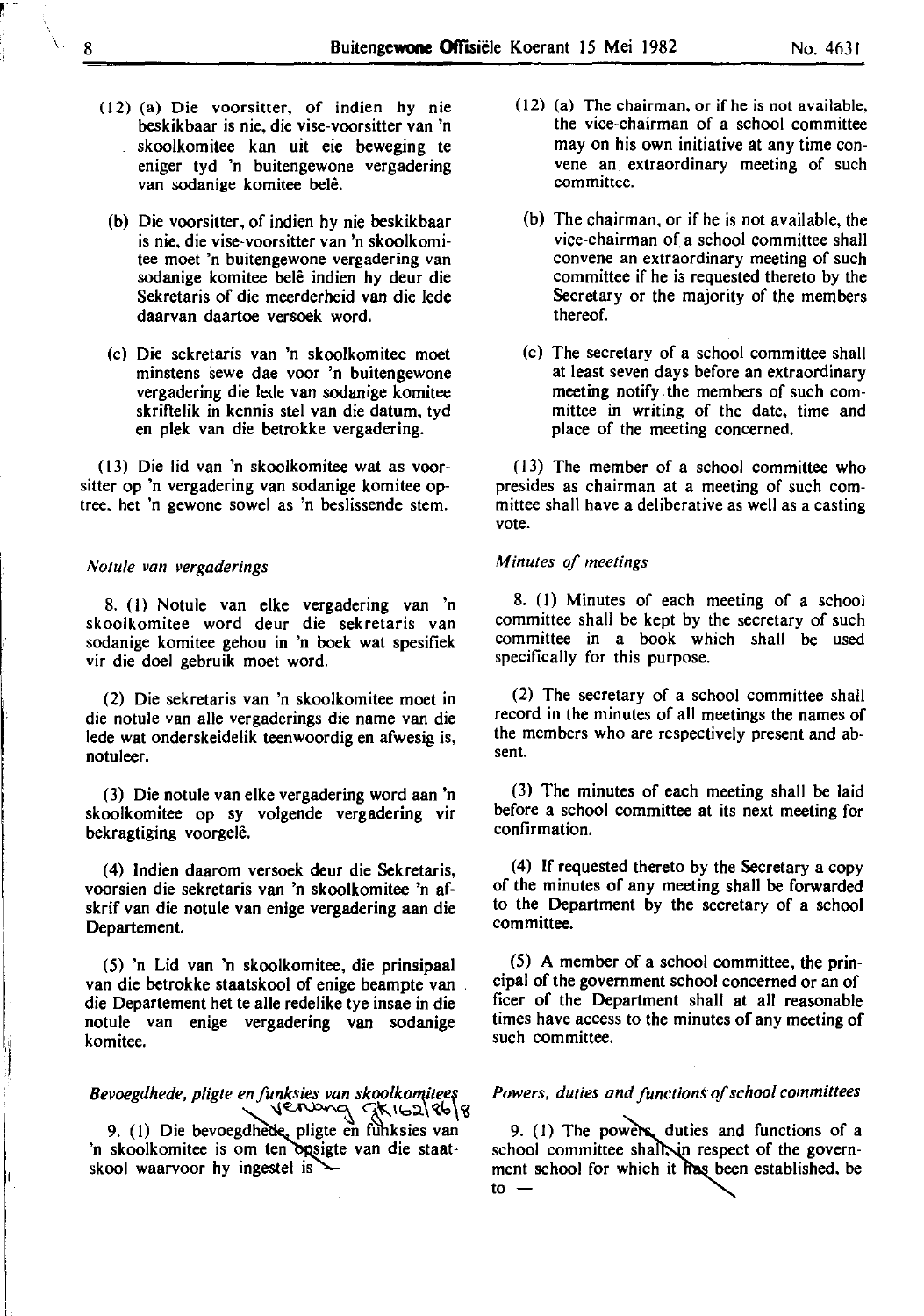- (a) die Raad te adviseer en aanbevelings te doen aangaande laangeleenthede wat die welsyn en belange van die betrokke skool raak;
- (b) die Raad te advisser en aanbevelings te doen in verband met vertoë van ouers van kinders wat leerlinge is van die betrokke skool;
- (c) behoudens die bepalings van artikel 14 van die Wet aanbevelings aan die Raad te doen betreffende die aanstelling, bevordering en ontslag van onderwysers ingevolge die bepalings van artikel  $24(1)(a)$  en (e) van die Wet:
- (d) behoudens die bepalings van artikel 19 van die Wet aanbevelings aah die Sekretaris te doen betreffende die verplasing van onderwysers;
- $(e)$  ondersoek in te stel na en verslag aan die Raad te doen aangaande enlige klag rakende die betrokke skool en indien nodig sodanige klag na die Sekretaris te verwys;
- (f) die Sekretaris te adviseer oor die uitsetting van 'n leerling uit die betrokke skool of 'n koshuis van die betrokke skool op grond van wangedrag;
- (g) oorweging te skenk aan inspek ieverslae en, wanneer nodig, by die Sekretaris aanbevelings te doen oor enige saak vermeld in of voortspruitend uit sodanlige verslae: Met dien verstande dat 'n skoolkomitee nie oorweging kan skenk aan inspeksieverslae wat betrekking het op die professionele pligte van 'n onderwyser nie;
- (h) verantwoordelik te wees vir toesighouding oor geboue. terreine. omheining en van die betrokke skool;
- (i) die Sekretaris te adviseer oor enige tekortkominge betreffende die geboue, terreine, omheining en bybehore bedoel in paragraaf (h);
- (i) beheer uit te oefen oor die skoolfonds soos voorgeskryf by die regulasies uitgevaardig met betrekking tot die beheer oor geld wat vir of met betrekking tot 'n staatskool ingesamel of andersins deur so 'n skool ontvang word of daaraan toeval; \
- (k) jaarliks gedurende Maart 'n algemene ouervergadering te belê waar enige saak van belang vir die skool bespreek kan word;
- (a) advise the Council and make recommendations regarding matters which concern the welfare and interests of the sehool concerned;
- (b) advise the Council and make recommendations with reference to representations by parents of children who are pupils of the school concerned
- $(c)$  subject to the provisions of section 14 of the Act, make recommendations to the Council regarding the appointment, promotion and discharge of teachers in terms of the provisions of section  $24(1)(a)$  and (e) of the Act;
- (d) subject to the provisions of section 19 of the Act, make recommendations to the Secretary regarding the transfer of teachers;
- $(e)$  investigate and report to the Council with regard to any complaint affecting the school concerned and if necessary to refer such complaint to the Secretary;
- (f) advise the Secretary on the expulsion of a pupil from the school concerned or a hostel of the school concerned on the grounds of misconduct;
- (g) give consideration to inspection reports and when necessary to make recommendations to the Secretary on any matter mentioned in or resulting from such reports: Provided that a school committee shall not give consideration to inspection reports relating to the professional duties of a teacher;
- (h) be responsible for the supervision of buildings, sites, fencing and accessories of the school concerned;
- (i) to advise the Secretary on any shortcomings regarding the buildings, sites, fencing and accessories referred to in paragraph  $(i)$ ;
- $(i)$  excercise control over the school fund as prescribed by the regulations made in relation to the control of moneys collected for or in relation to any government school or otherwise received by or accrued to any such school;
- $(k)$  to convene annually during March a general meeting of parents where any matter of importance for the school may be discussed;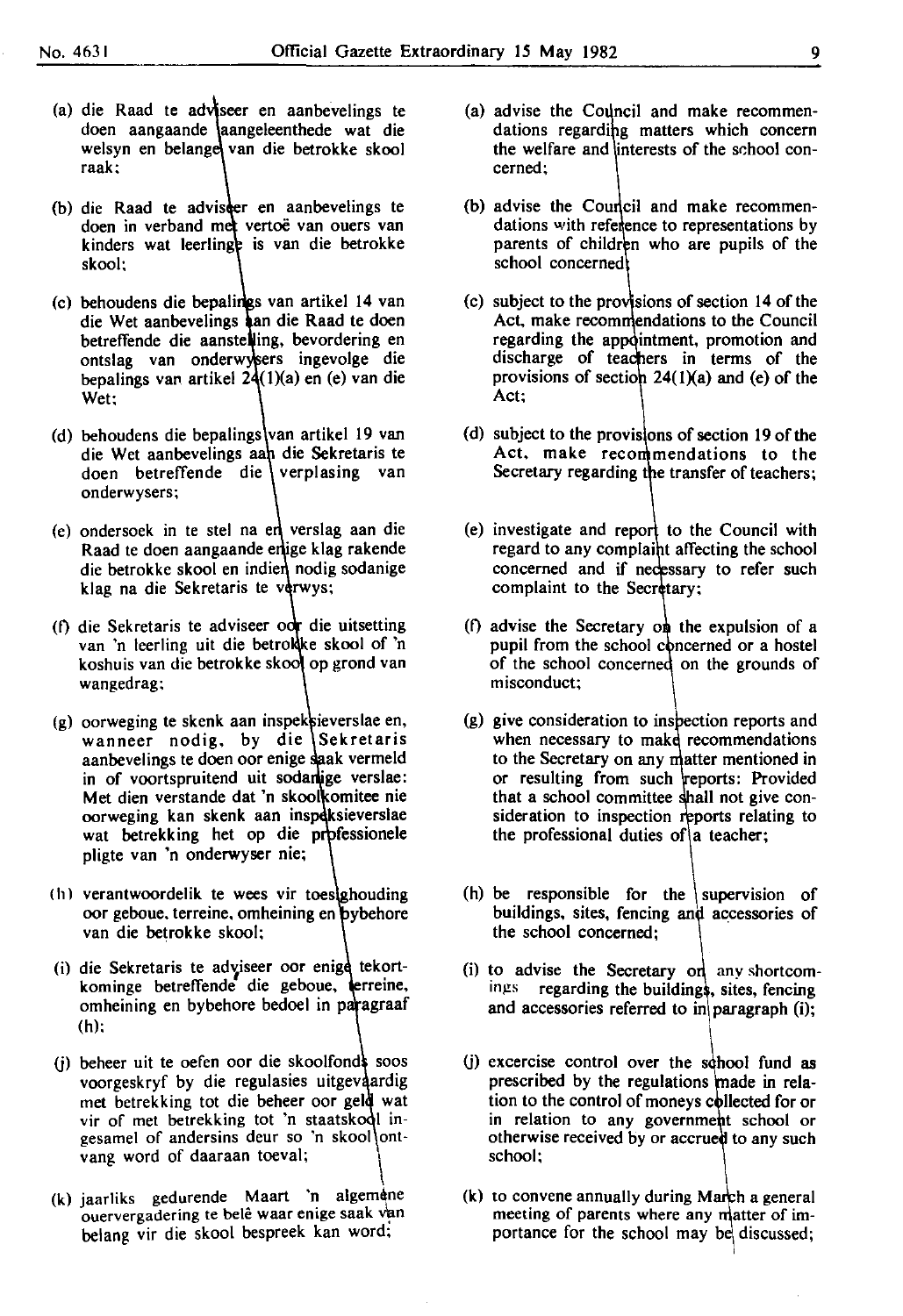(I) enige taak uit te voer wat deur die Raad of die Sekretaris \aan skoolkomitees die algemeen of aan sodanige komitee in die besonder opgedra word.

(2) Alle advies, aanbevelings, verslae en vertoë van 'n skoolkomitee aan die Raad moet deur bemiddeling van die Sekretakis geskied.

 $(3)$  'n Skoolkomitee mag hom nooit inmeng met die verrigtinge van die professionele pligte van die onderwysers van enige skool nie.

#### *Algemeen*

10. (1) Geen departementele voorraad met inbegrip van skryfbehoefies, mag ten behoewe van 'n skoolkomitee aangewend word nie.

(2) In geen omstandighede mag van amptelike frankeerfasiliteite gebruik gemaak word ten opsigte van korrespondensie wat deur of ten behoewe van 'n skoolkomitee per pos aan die publiek, ouers of lede van 'n skoolkomitee versend word nie.

Vervous CK 162 R6 9<br>(3) Onkostes aangegaan deur 'n skoolkomitee in die uitvoering van sy pligte of in die uitoefening van sy bevoegdhede mag met die goedkeuring van die Sekretaris betaal word uit gelde beskikbaar in die skoolfonds van die betrokke staatskool.

#### DEPARTEMENT VAN NASIONALE ONDERWYS

No. AG. 74 1982

#### REGULASIES UITGEVAARDIG KRAGTENS DIE WET OP NASIONALE ONDERWYS, 1980, BETREFFENDE BEHEER OOR SKOOLFONDSE BY STAATSKOLE

Die Ministersraad het kragtens artikel 34 van die Wet op Nasionale Onderwys, 1980 (Wet 30 van 1980), die regulasies vervat in die Bylae uitgevaardig.

#### BYLAE

#### *Woordomskrywings*

 $\vert$ 

1. In hierdie regulasies, tensy uit die samehang anders blyk, het 'n uitdrukking wat in die Wet omskryf is, dieselfde betekenis en beteken  $-$ 

(i) "die Wet" die Wet op Nasionale Onderwys, 1980 (Wet 30 van 1980); (iv)

(I) to perform any task which the Council or the Secretary may direct school committees in general or such school committee in particular to pexform.

(2) All advice, redommendations, reports and representations by a school committee to the Council shall be submitted through the Secretary.

(3) A school committee shall never interfere in the performance of the professional duties of the teachers in any school.

#### *General*

10. (I) No departmental stores including stationery shall be utilised on behalf of a school committee.

(2) Under no circumstances shall official franking facilities be utilised in respect of correspondence which is forwarded by or on behalf of a school committee by post to the public, parents or members of a school committee.

 $(3)$  Expenses incurred by a school committee in the performance of its duties or in the exercise of its powers may with the approval of the Secretary be paid from moneys available in the school fund of the government school concerned.

#### DEPARTMENT OF NATIONAL EDUCATION

No. AG. 74 1982

#### REGULATIONS MADE UNDER THE NATIONAL EDUCATION ACT, 1980, REGARDING CONTROL OF SCHOOL FUNDS AT GOVERNMENT SCHOOLS

The Council of Ministers has under section 34 of the National Education Act, 1980 (Act 30 of 1980), made the regulations set out in the Schedule.

#### **SCHEDULE**

#### *Definitions*

I. In these regulations, unless the context otherwise indicates, an expression defmed in the Act bears the same meaning and  $-$ 

(i) , "auditor" means the person appointed in terms of these regulations to examine the bookkeeping with regard to a school fund; (ii)

l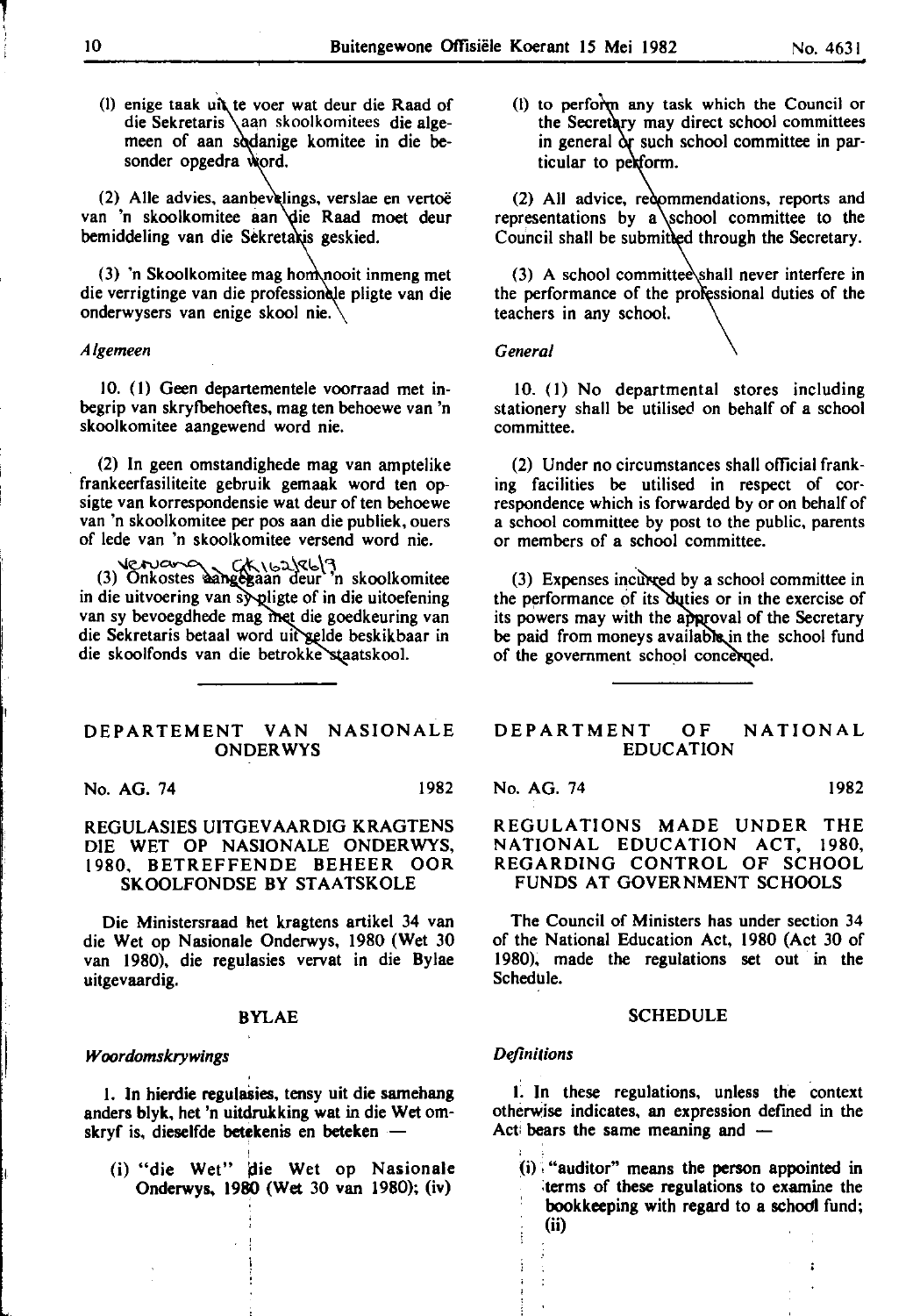$\ddot{\phantom{a}}$ 

- (ii) "ouditeur" die persoon wat ingevolge bierdie regulasies aangestel is om die boekhouding met betrekking tot 'n skoolfonds te ondersoek; (i)
- (iii) "prinsipaal" iemand wat ingevolge die Wet as hoof of waarnemende hoof van 'n staatskool aangestel is; (ii)
- (iv) "skoolkomitee" 'n skoolkomitee kragtens artikel 8 van die Wet ingestel. (iii)

#### *Stigting van skoolfondse*

2. (I) Die skoolkomitee van 'n staatskool kan 'n skoolfonds stig met die doe! om fasiliteite en geriewe by die betrokke skool te verskaf en om die belange van sodanige skool en sy leerlinge te bevorder: Met dien verstande dat waar geen sodanige fonds bestaan nie en die Sekretaris dit van die skoolkomitee vereis, sodanige fonds gestig moet word.

(2) Enige skoolfonds wat voor die datum van inwerkingtreding van hierdie regulasies by 'n staatskool gestig en in stand gehou is, word geag kragtens subregulasie (I) gestig te wees en sodanige fonds is vanaf genoemde datum onderworpe aan die bepalings van hierdie regulasies.

*Bydraes tot skoolfondse* 

- 3. (I) 'n Skoolfonds bestaan uit
- (a) geld wat daarvoor ingesamel word deur  $mid$  van  $-$ 
	- (i) basaars, verkopings, konserte en ander funksies wat op aanbeveling van die skoolkomitee deur die Sekretaris goedgekeur is;
	- (ii) vrywillige bydraes deur of namens leerlinge van die betrokke staatskool;
- (b) skenkings wat onderhewig is aan voorwaardes wat op aanbeveling van die skoolkomitee deur die Sekretaris aanvaar is;
- (c) skenkings wat nie aan enige voorwaardes onderhewig is nie;
- (d) geld wat andersins deur die betrokke staatskool ontvang word of daaraan toeval.
- (ii) "principal" means the person appointed in terms of the Act as head or acting head of a government school; (iii)
- (iii) "school committee" means a school committee established under section 8 of the Act; (iv)
- (iv) "the Act" means the National Education Act, 1980 (Act 30 of 1980). (i)

#### *Establishment of school funds*

2. (I) The school committee of a government school may establish a school fund for the purpose of providing facilities and amenities at the school concerned and promoting the interests of such school and its pupils: Provided that where no such fund exists and the Secretary requires it from a school committee, such fund shall be established.

(2) Any school fund established and maintained at a government school prior to the date of coming into operation of these regulations shall be deemed to have been established under subregulation (I) and such fund shall be subject to the provisions of these regulations from the said date.

*Contributions to school funds* 

- 3. (1) A school fund consists of  $-$
- (a) moneys collected therefor by means of  $-$ 
	- ( i) bazaars, sales, concerts and other functions which have been approved by the Secretary on the recommendation of the school committee;
	- (ii) voluntary contributions by or on behalf of pupils of the government school concerned;
- (b) donations which are subject to conditions which have been accepted by the Secretary on the recommendation of the school committee;
- (c) donations which are not subject to any conditions;
- (d) moneys otherwise received by or accrued to the government school concerned.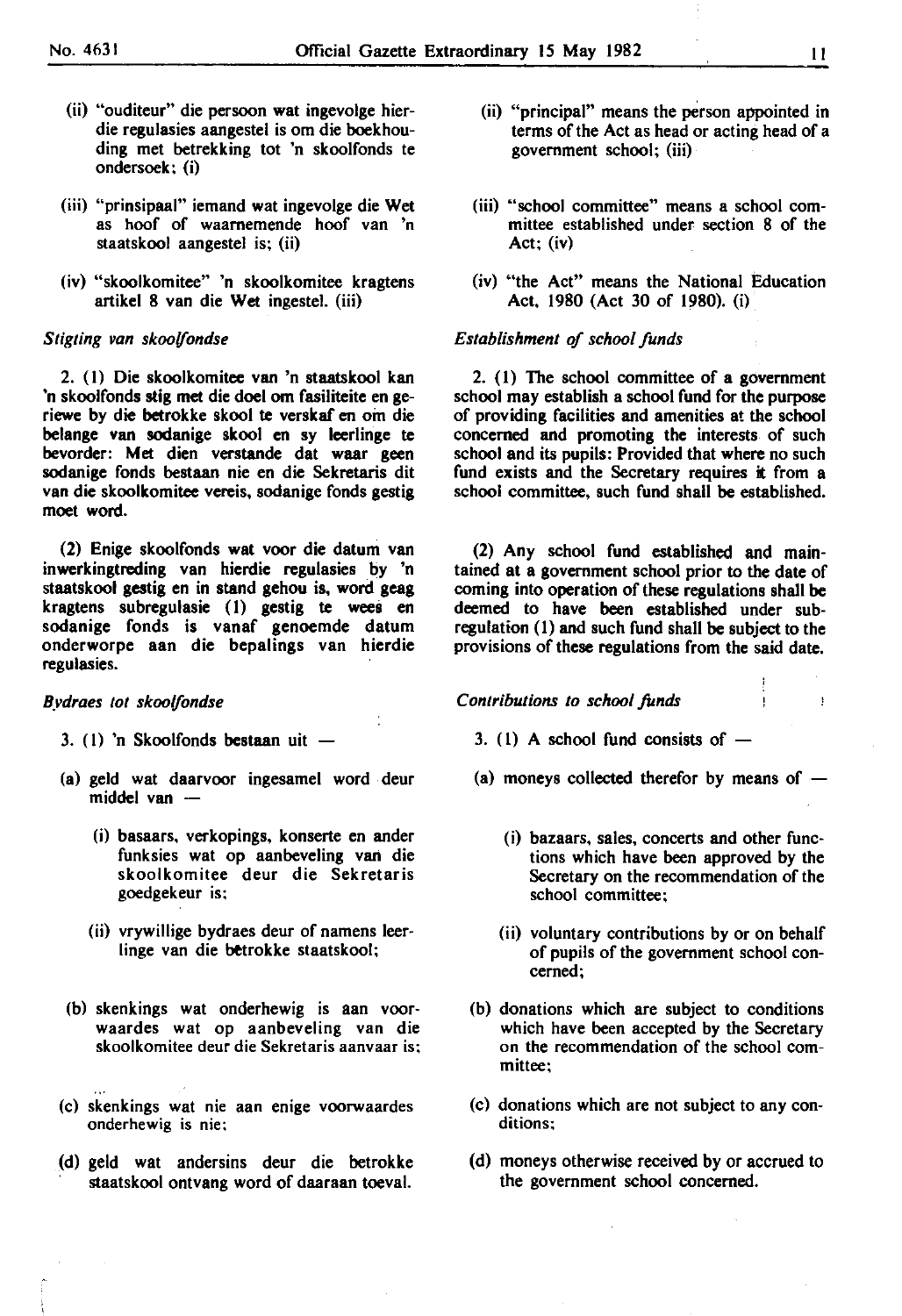(2) Die prinsipaal en ander onderwysers van 'n staatskool moet sorg dra dat geen leerling van sodanige staatskool op enige wyse benadeel word en dat daar teen geen leerling op enige wyse gediskrimineer word omdat geen bydrae deur of namens sodanige leerling tot die skoolfonds van sodanige skool gemaak is nie.

(3) Die Sekretaris kan op aanbeveling van 'n skoolkomitee bepaal dat geen bydraes bedoel in subregulasie (IXaXii) deur sodanige skoolkomitee versoek moet word nie.

#### *A anwending van skoo!fondse*

- 4. 'n Skoolfonds mag aangewend word vir
- (a) die aankoop van opvoedkundige hulpmiddels en boeke wat deur die Sekretaris goedgekeur is;
- (b) die voorsiening van sportbenodigdhede;
- (c) die oprigting van geboue, pawiljoene en ander strukture, die bou van swembaddens, die aanle van sportvelde en die instandhouding daarvan: Met dien verstande dat die goedkeuring van die Sekretaris en van die Sekretaris van Burgersake en Mannekrag vooraf verkry moet word vir sodanige oprigting, bou en aanle;
- (d) die inrigting, met die goedkeuring van die Sekretaris, van biblioteke en die instandhouding daarvan;
- (e) die onderneem van opvocdkundigc·. sporten ander skooltoere;
- (f) die aankoop van voertuie;
- (g) die betaling van ouditeursgelde;
- (h) die betaling van kostes met die goedkeuring van die Sekretaris deur die betrokke skoolkomitee aangegaan in die uitoefening van sy bevoegdhede of die uitvoering van sy pligte;
- (i) doeleindes wat na die goeddunke van die Sekretaris, handelende op aanbeveling van die skoolkomitee, die welsyn en belange van die betrokke staatskool of die leerlinge daarvan sal bevorder.

(2) The principal and other teachers of a government school shall take care that no pupil is prejudiced in any way and that no pupil is discriminated against because no contribution has been made by or on behalf of such pupil to the school fund of such government school.

(3) The Secretary may, on the recommendation of a school committee, determine that no contributions referred to in subregulation  $(1)(a)(ii)$  shall be requested by such school committee.

#### *Utilization of school funds*

- 4. A school fund may be utilized for  $-$
- (a) the purchase of educational aids and books approved by the Secretary;
- (b) the provisions of sporting requisites;
- (c) the erection of buildings, stadiums and other structures, the building of swimming-pools, the laying out of sports fields and the maintenance thereof: Provided that the approval of the Secretary and of the Secretary for Civic Affairs and Manpower shall be previously obtained for such erection, building and laying out;
- (d) the establishment, with the approval of the Secretary, of libraries, and the maintenance thereof;
- (e) the undertaking of educational, sports and other school tours;
- (f) the purchase of vehicles;
- (g) the payment of auditor's fees;
- (h) the payment of expenses incurred with the approval of the Secretary by the school committee concerned in the exercise of its powers or the performance of its duties;
- (i) purposes which in the discretion of the Secretary, acting on the recommendation of the school committee concerned, promote the welfare and interests of the government school concerned or of the pupils thereof.

T '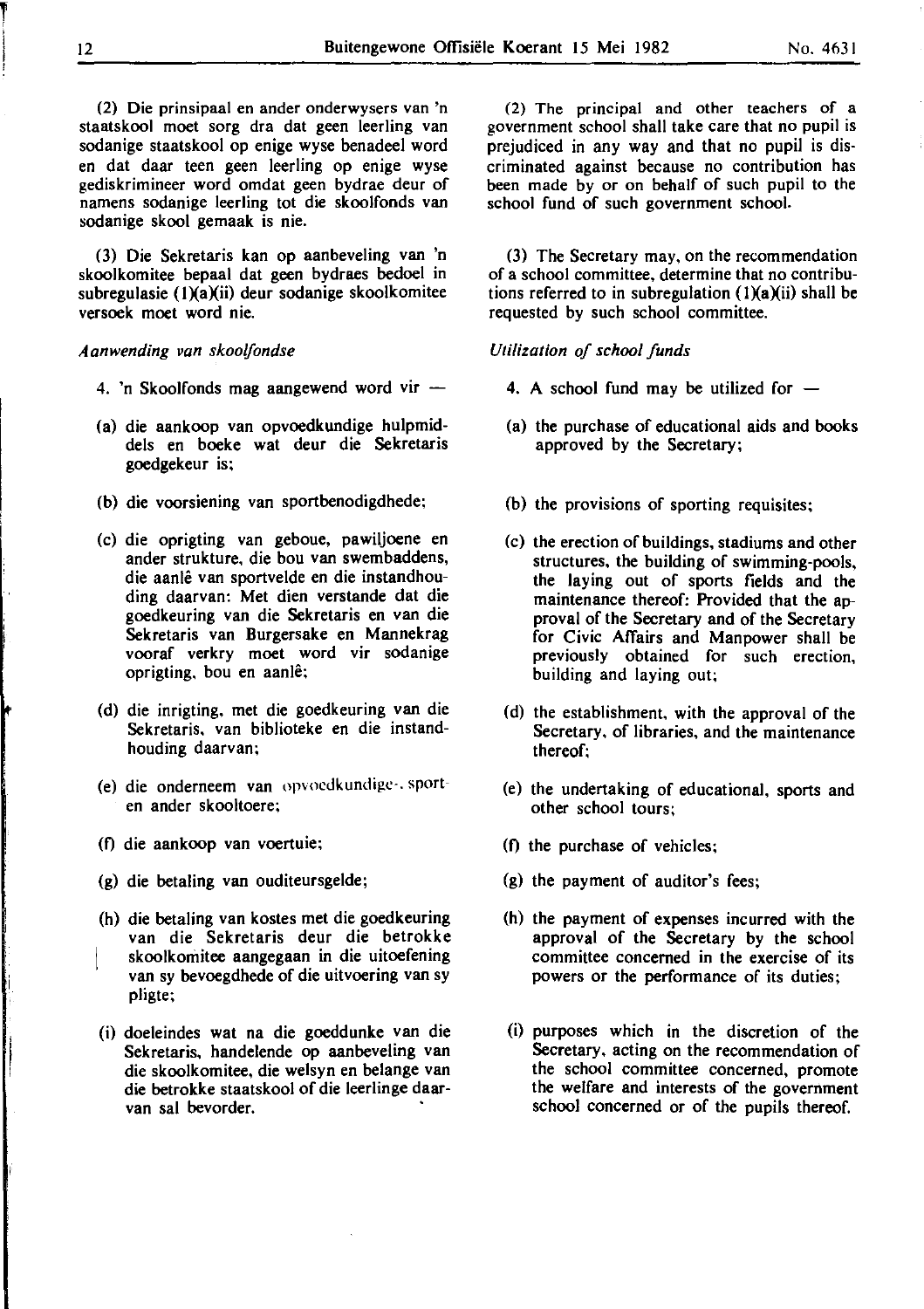#### *Eiendomsreg berus by Departement*

5. Die eiendomsreg van geld waaruit 'n skoolfonds bestaan, asook enige onroerende goed wat met sodanige geld opgerig of aangekoop word en enige voorraad, uitrusting of ander roerende goed wat met sodanige geld aangekoop word, berus by die Departement: Met dien verstande dat die betrokke skoolkomitee onder toesig van die Sekretaris, en soos voorgeskryf by hierdie regulasies, beheer uitoefen oor sodanige geld, onroerende goed, voorraad, uitrusting en ander roerende goed: Met dien verstande voorts dat enige koste aangegaan in verband met die instandhouding, herstel of vervanging van sodanige onroerende goed, voorraad, uitrusting en ander roerende goed betaal word uit sodanige geld.

#### *Boekjaar*

6. Die boekjaar ten opsigte van 'n skoolfonds is die tydperk van 1 Januarie tot en met 31 Desember in enige jaar.

#### *Naam van skoo/fondse*

7. Die naam van die skoolfonds van enige staatskool is "(die naam van sodanige staatskoot) fonds".

#### *Skoolfondsrekeninge en -be/eggings*

8. ( l) Indien die uitgawes van 'n skoolfonds dit na die mening van die betrokke skoolkomitee regverdig. kan die voorsitter van sodanige skoolkomitee, met die skriftelike goedkeuring van die Sekretaris, 'n tjekrekening in die naam van sodanige skoolfonds by 'n geregistreerde handelsbank open.

(2) lndien die uitgawes van 'n skoolfonds na die mening van die betrokke skoolkomitee nie die opening van 'n in subregulasie (1) bedoelde rekening regverdig nie, moet die voorsitter van sodanige skoolkomitee 'n spaarrekening in die naam van sodanige skoolfonds by 'n poskantoor of geregistreerde handelsbank of geregistreerde bouvereniging open.

(3) Aile inkomste van 'n skoolfonds moet op die dag van ontvangs daarvan of op die eersvolgende dag wanneer die in subregulasie (1) bedoelde bank of die in subregulasie (2) bedoelde poskantoor. bank of bouvereniging oop is vir besigheid in die subregulasie (I) of (2) bedoelde rekening gestort word: Met dien verstande dat waar geen poskantoor-. bank- of bouverenigingfasiliteite by of naby die plek waar die betrokke staatskool gelee is bestaan nie, daar met sodanige inkomste gehandel word soos deur die Sekretaris repaal.

#### *Ownership vests in Department*

5. The ownership of moneys of which a school fund consists, as well as any immovable property erected or purchased with such moneys and any stores, equipment or other movable property purchased with such moneys vests in the Department: Provided that the school committee concerned shall under the supervision of the Secretary and as prescribed by these regulations, exercise control over such moneys, immovable property, stores, equipment and other movable property: Provided further that any costs incurred in connection with the maintenance, repair or replacement of such immovable property, stores, equipment or other movable property shall be paid from such moneys.

#### *Financial year*

6. The financial year of any school fund shall be the period from 1 January up to and including 31 December in any year.

#### *Name of school funds*

7. The name of the school fund of any government school shall be "(the name of such government school) Fund".

#### *School fund accounts and investments*

8. (I) If the expenses of a school fund in the opinion of the school committee concerned so justify, the chairman of such school committee may, with the written approval of the Secretary, open a cheque account in the name of such school fund at a registered commercial bank.

(2) If the expenses of a school fund in the opinion of the school committee concerned do not justify the opening of an account referred to in subregulation (1), the chairman of such school committee shall open a savings account in the name of such school fund at any post office, registered commercial bank or registered building society.

(3) All revenue of a school fund shall be deposited in the account referred to in subregulation  $(1)$  or  $(2)$  on the day of receipt thereof or on the next day when the bank referred to in subregulation (I) or the post office, bank or building society referred to in subregulation (2) is open for business: Provided that where there are no post office, bank or building society facilities at or near the place where the government school concerned is situated, such revenue shall be dealt with as determined by the Secretary.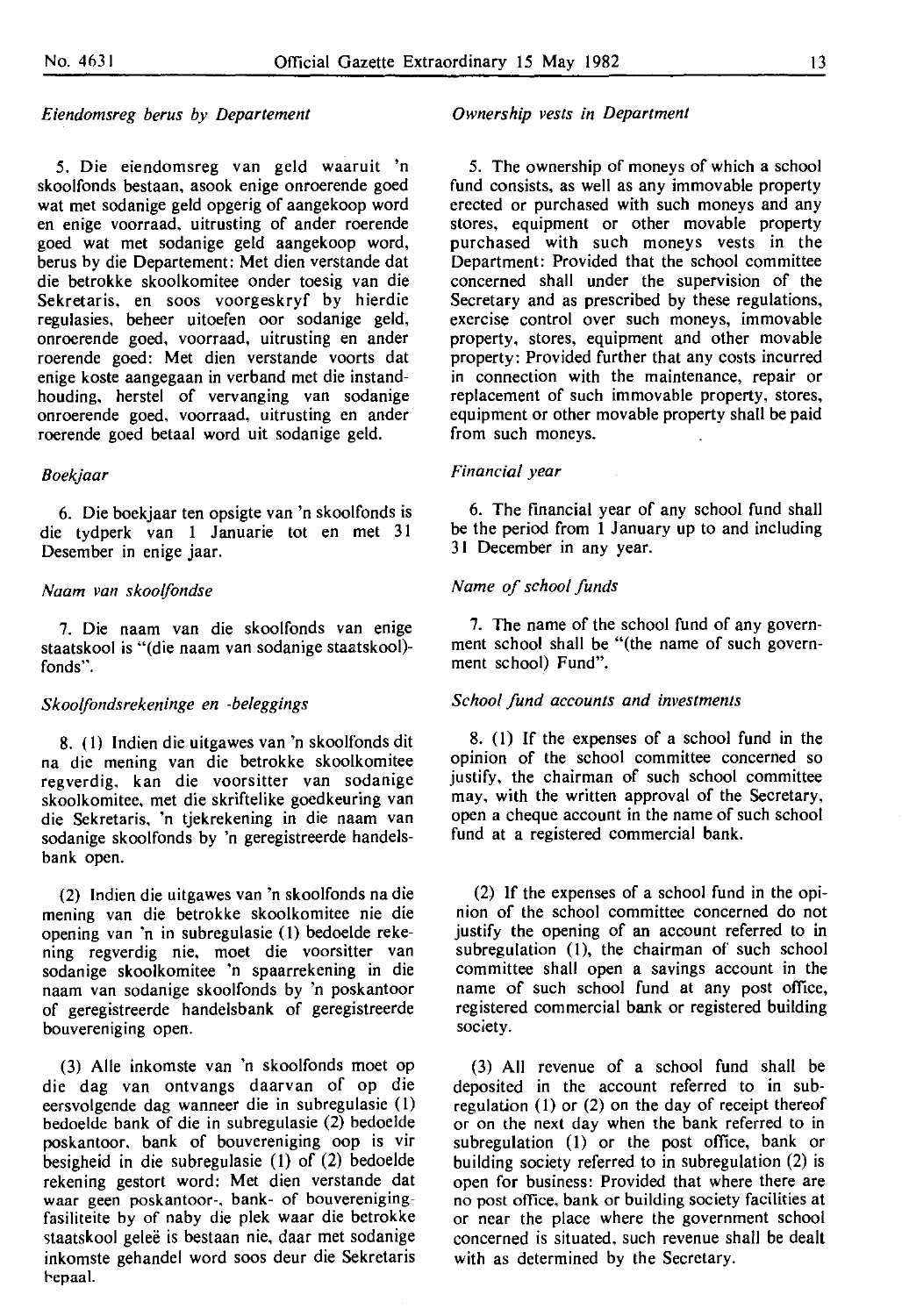(4) Gelde waarmee 'n in subregulasie (I) of (2) bedoelde rekening: gekrediteer is en wat nie vir onmiddellike gebruik of as 'n redelike bedryfsaldo benodig word nie, word belê op die wyse wat die betrokke skoolkomitee met die skriftelike goedkeuring van die Sekretaris bepaal.

(5) Aile betalings uit 'n in subregulasie (I) bedoelde rekening geskied behoudens die bepalings van regulasie 11(1) per tjek.

(6) Die oortrekking van 'n in subregulasie (I) bedoelde rekening word nie toegelaat nie.

#### *Boekhouding*

i· I

9. (I) Die prinsipaal van 'n staatskool is verantwoordelik vjr die uitreiking van aile kwitansies, die hou van rekeningboeke en registers, die veilige bewaring van sodanige rekeningboeke en registers en aile kwitansieboeke, bewysstukke, rekenings, sertifikate en ander dokumente en in die algemeen vir die boekhouding in verband met die skoolfonds.

- (2) (a) Kwitansies moet vir alle geld wat in 'n skoolfonds gestort word by ontvangs daarvan of so gou as wat prakties moontlik is daarna uitgereik word en kwitansies of kontantstrokies moet verkry word vir alle geld wat uit 'n skoolfonds betaal word.
- (b) Kwitansies word in duplikaat met deurslagpapier in volgnommerorde uitgeskryf en geen wysigings aan die naam of bedrag in woorde of syfers daarop is toelaatbaar nie.
- (c) Indien 'n fout op 'n kwitansie begaan word, word daardie kwitansie en sy duplikaat gekanselleer: en 'n ander kwitansie uitge-<br>reik. '

<sup>~</sup>; l

- (d) Duplikale van kwitansies wat uitgereik is en sowel die oorspronklike as die duplikaat van enige gekanselleerde kwitansie moet in hulle oorspronklike posisies in die kwitansieboek bewaar word vir inspeksie en ouditering.
- (3) (a) Besondezhede van kwitansies wat uitgereik<sup>i</sup> is moet daagliks in die kasboek geskryf word.
- (b) Die kashoek moet aan die einde van elke maand afgesluit, gebalanseer en met die in regulasie  $8(1)$  of (2) bedoelde rckening gerckonsilieer word.

(4) Moneys standing to the credit of an account referred to in subregulation (I) or (2) and not required for immediate use or as a reasonable working balance, shall be invested in such manner as the school committee concerned may with the written approval of the Secretary determine.

(5) All payments from an account referred to in subregulation (I) shall, subject to the provisions of regulation 11(1), be made by cheque.

(6) The overdrawing of an account referred to in subregulation (I) shall not be permitted.

#### *Bookkeeping*

9. (I) The principal of a government school shall be responsible for the issue of all receipts, the keeping of account-books and registers, the safe custody of such account-books and registers and all receipt books. vouchers. accounts. certificates and other documents and in general for the bookkeeping in connection with the school fund.

- (2) (a) Receipts shall be issued for all moneys paid into a school fund on receipt thereof or as soon thereafter as is practically possible and receipts or cash slips shall be obtained for all moneys paid from a school fund.
- (b) Receipts shall be made out in duplicate with carbon paper in serial number order and no alterations to the name or amount in words or figures thereon shall be permissible.
- (c) If an error is made on a receipt, that receipt and its duplicate shall be cancelled and another receipt issued.
- (d) Duplicates of receipts which have been issued and the original as well as the duplicate of any cancelled receipt shall be kept aafely in their original positions in the receipt book for inspection and auditing.
- (3) (a) Particulars of receipts issued shall be entered into the cash book daily.
- (b) The cash book shall be ruled off, balanced and reconciled with the account referred to in regulation 8(1) or (2) at the end of every month.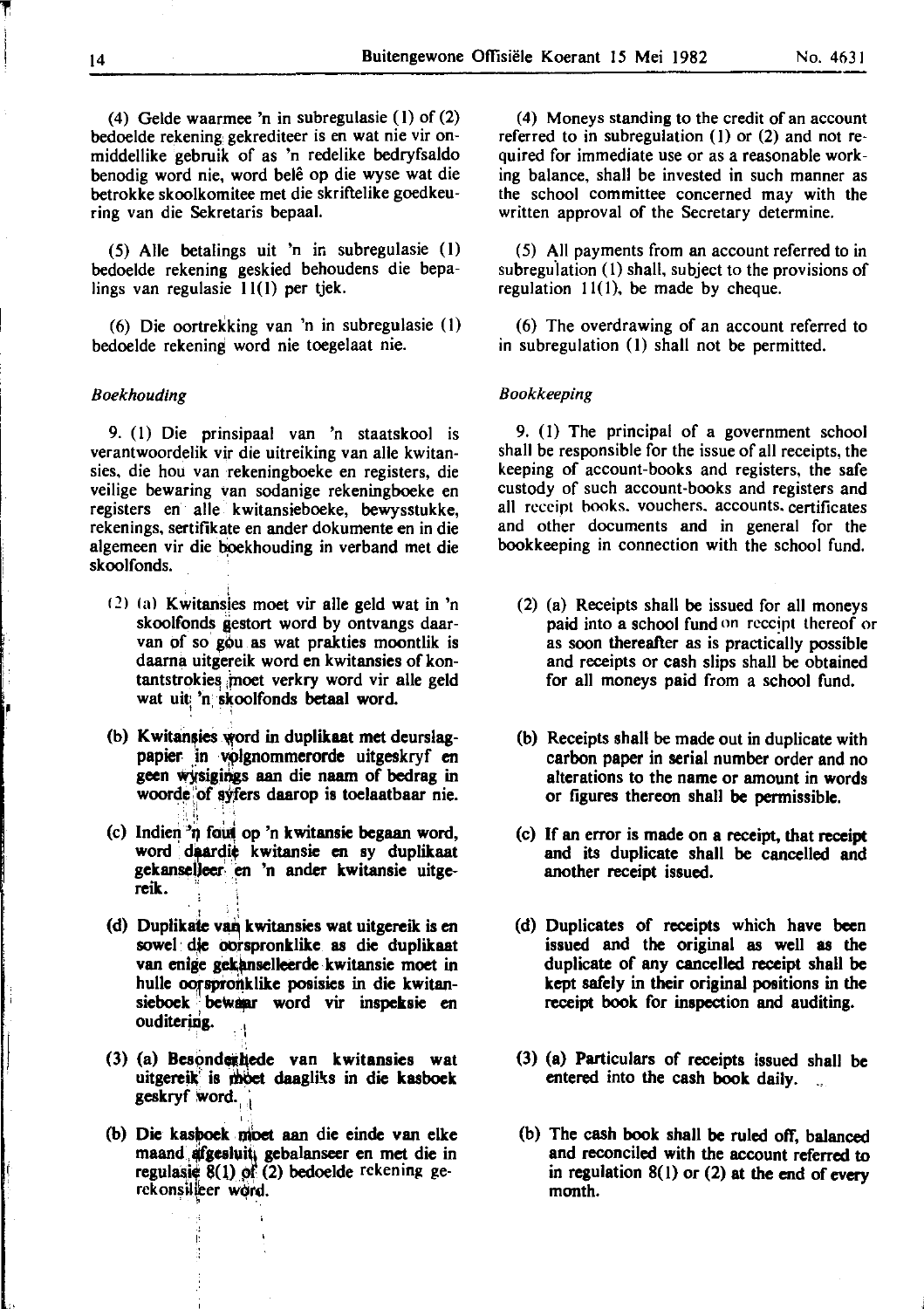#### *Funksies gereel ten bate* ~an *skoolfondse*

10. Wanneer 'n funksie ten bate van 'n skoolfonds deur die betrokke staatskool of die skoolkomitee daarvan gereël word, moet die prinsipaal en die voorsitter en sekretaris van die skoolkomitee onmiddellik of so gou as moontlik na alloop van sodanige funksie die inkomste daaruit en die uitgawes daaraan verbonde gesamentlik nagaan en 'n staat daaroor opstel en onderteken vir voorlegging aan die skoolkomitee.

### *Betalings uil skoo/fondse*

II. (I) Met die skriftelike goedkeuring van die Sekretaris kan die prinsipaal van 'n staatskool volgens 'n voorskotstelsel 'n kleinkasrekening van hoogstens tien rand hou vir uitgawes van die skoolfonds.

- (2) Betalings uit 'n skoolfonds
- (a) van bedrae nie groter as tien rand nie moet aan die skoolkomitee vir bekragtiging voorgele word;
- (b) van bedrae groter as tien rand maar nie groter as eenhonderd rand nie mag gemaak word indien die genotuleerde magtiging van die skoolkomitee vooraf verkry is;
- (c) van bedrae groter as eenhonderd rand mag gemaak word indien die skriftelike magtiging van die Sekretaris op aanbeveling van die skoolkomitee vooraf verkry is.

(3) Behoudens die bepalings van hierdie regulasies geskied 'n betaling uit 'n skoolfonds by voorlegging van 'n volledig gespesifiseerde rekening.

(4) Geen afbetalingsverkooptransaksie soos omskryf in artikel I van die Wet op Kredietooreenkomste. 1980 (Wet 75 van 1980), mag namens 'n skoolfonds aangegaan word nie.

(5) Behoudens die bepalings van subregulasie (I) word geen geld uit 'n skoolfonds by wyse van 'n lening of voorskot aan enige persoon hoegenaamd betaal nie.

#### *Begroting* ~an *inkomste en uitgawes*

12. 'n Begroting van die verwagte inkomste en uitgawes van 'n skoolfonds moet jaarliks in Februarie deur die prinsipaal van die betrokke staatakool aan die skoolkomitee voorgele word.

#### *Functions arranged* in *aid of school funds*

10. Whenever a function is arranged in aid of a school fund by the government school concerned or the school committee thereof, the principal and the chairman and secretary of the school committee shall immediately or as soon as possible after the conclusion of such function jointly check the expenditure and revenue in regard thereto and shall draw up and sign a statement in connection therewith for submission to the school committee.

#### *Payments from school funds*

II. (I) With the written approval of the Secretary the principal of a government school may keep a petty cash account not exceeding ten rand obtained by way of an advance from the school fund.

- (2) Payments from a school fund  $-$
- (a) of amounts not exceeding ten rand shall be submitted to the school committee for confirmation;
- (b) of amounts exceeding ten rand, but not exceeding one hundred rand may be made if the minuted authorisation of the school committee is previously obtained;
- (c) of amounts exceeding one hundred rand may be made if the written authorisation of the Secretary on the recommendation of the school committee is previously obtained.

(3) Subject to the provisions of these regulations any payment from a school fund shall occur on presentation of a fully specified account.

(4) No instalment sale transaction as defined in section 1 of the Credit Agreements Act, 1980 (Act 75 of 1980), shall be entered into on behalf of a school fund.

(5) Subject to the provisions of subregulation (I) no moneys shall be paid from a school fund by way of a loan or an advance to any person whatsoever.

#### *Estimate of revenue and expenditure*

12. An estimate of the expected revenue and expenditure of a school fund shall be submitted by the principal of the government school concerned to the school committee annually during February.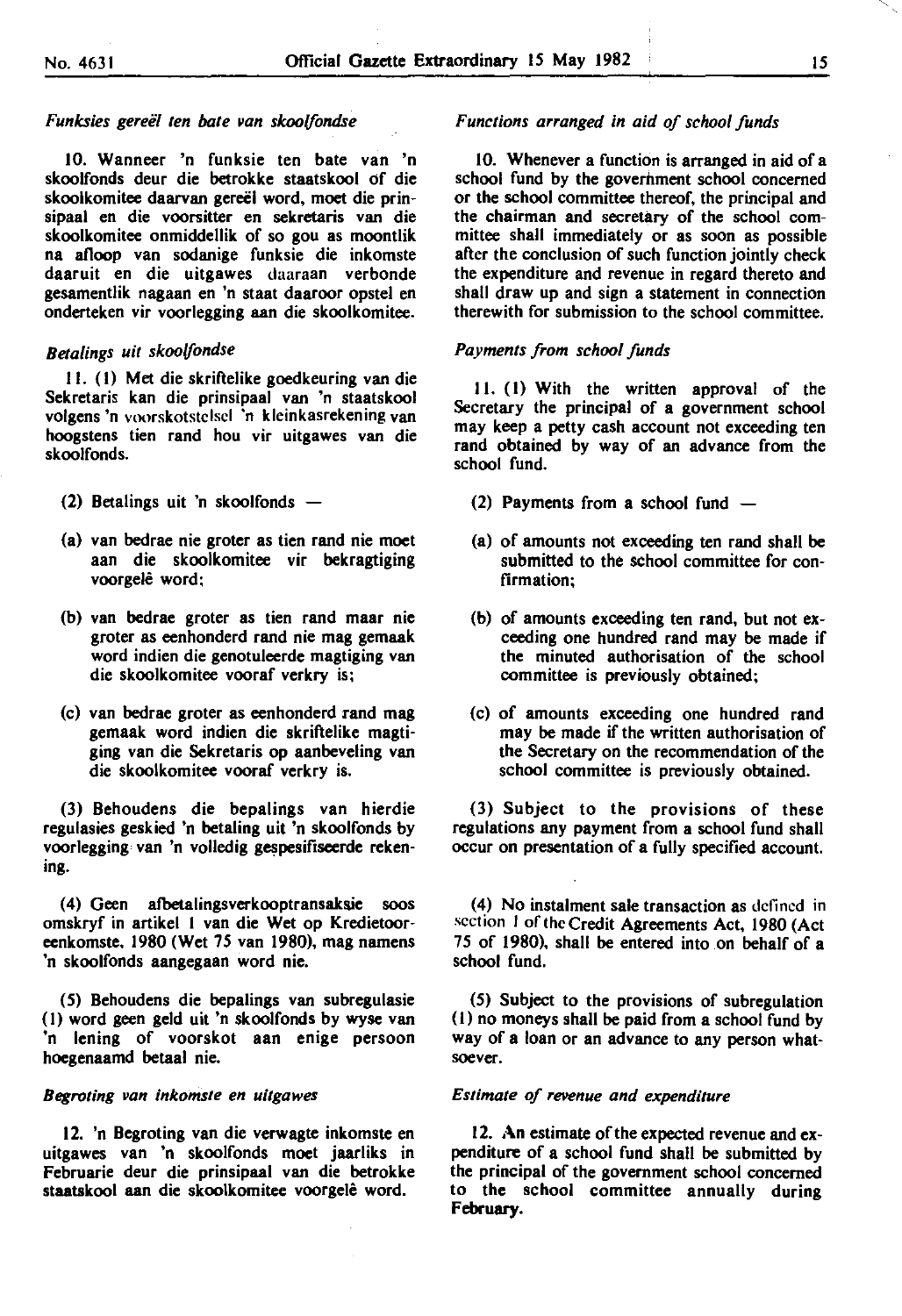#### *Rekening van inkomste en uitgawes*

13. (I) So spoedig moontlik na 31 Desember van enige jaar, maar nie later nie as die laaste skooldag in Februarie in die daaropvolgende jaar moet die prinsipaal van 'n staatskool 'n rekening van inkomste en uitgawes met betrekking tot die jaar wat op 31 Desember geëindig het aan die skoolkomitee voorle.

(2) Nadal die skoolkomitee bedoelde inkomsteen uitgawerekening nagegaan en as korrek gesertifiseer het, word een afskrif daarvan aan die Departement verstrek en vier afskrifte daarvan word aan die ouditeur oorhandig wanneer die boeke vir ouditering voorgelê word.

#### *V oorraadregister, inventaris en voorraadopnames*

14. (I) Die prinsipaal van 'n staatskool moet 'n voorraadregister en inventaris hou waarin aile voorraad, uitrusting en ander roerende goed onder die beheer van die skoolkomitee opgeneem word.

(2) Die voorraadregister en inventaris bedoel in subregulasie (I) moet bygehou word op die wyse deur die Sekretaris bepaal.

(3) Wanneer voorraad, uitrusting of ander roerende goed soos bedoel in subregulasie (I) uitgereik en daarna terugontvang word, word onderskeidelik 'n uitreikingsbewys en 'n ontvangsbewys in duplikaat uitgemaak en sulke bewyse moet vir inspeksie en ouditering behou word.

- (4) (a) Die prinsipaal, bygestaan deur ten minste een lid van die skoolkomitee moet jaarliks nie later nie as 30 November 'n opname maak van aile voorraad, uitrusting en ander roerende goed waaroor die skool· komitee beheer uitoefen.
- (b) Die prinsipaal moet 'n sertifikaat opstel wat deur hom en die lid of lede van die skoolkomitee bedoel in paragraaf (a) onderteken word en waarin vermeld word dat voorraad opgeneem is, en sodanige sertifikaat moet enige tekorte of surplusse in voorraad, uitrusting en ander roerende goed sowel as enige verslete, onbruikbare, beskadigde of oortollige voorraad, uit· rusting en ander roerende goed wat gedurende bedoelde voorraadopname gevind is, aantoon.
- (c) Bedoelde sertifikaat moet vir inspeksie en ouditering behou word en 'n afskrif daarvan moet aan die Sekretaris gestuur word.

### *Revenue and expenditure account*

13. (I) As soon as possible after 31 December of any year but not later than the last school-day in February in the following year the principal of a government school shall submit a revenue and expenditure account to the school committee with regard to the year which ended on 31 December.

(2) After the school committee has checked and certified as correct such revenue and expenditure account, one copy thereof shall be furnished to the Department and four copies thereof shall be handed to the auditor when the books are submitted for auditing.

#### *Stores register, inventory and stock-taking*

14. (I) The principal of a government school shall keep a stores register and inventory in which all stores, equipment and other movable property over which the school committee exercises control. shall be entered.

(2) The stores register and inventory referred to in subregulation (I) shall be kept in the manner determined by the Secretary.

(3) Whenever stores, equipment or other movable property as referred to in subregulation (I) are issued and subsequently returned, an issue voucher and a receipt voucher respectively shall be made out in duplicate and such vouchers shall be retained for inspection and auditing.

- (4) (a) The principal. assisted by at least one member of the school committee shall annually not later than 30 November take stock of all stores, equipment and other movable property over which the school **committee exercises control.**
- (b) The principal shall draw up a certificate. which shall be signed by him and the member or members of the school committee referred to in paragraph (a), and in which shall be stated that stock has been taken, and such certificate shall reflect any shortages or surpluses in stock. equipment or other movable property. as well as any worn. unservicable. damaged or redundant stores. equipment and other movable property found during such stock-taking.
	- (c) The said certificate shall be retained for inspection and auditing and a copy thereof shall be forwarded to the Secretary.

**l'** 

r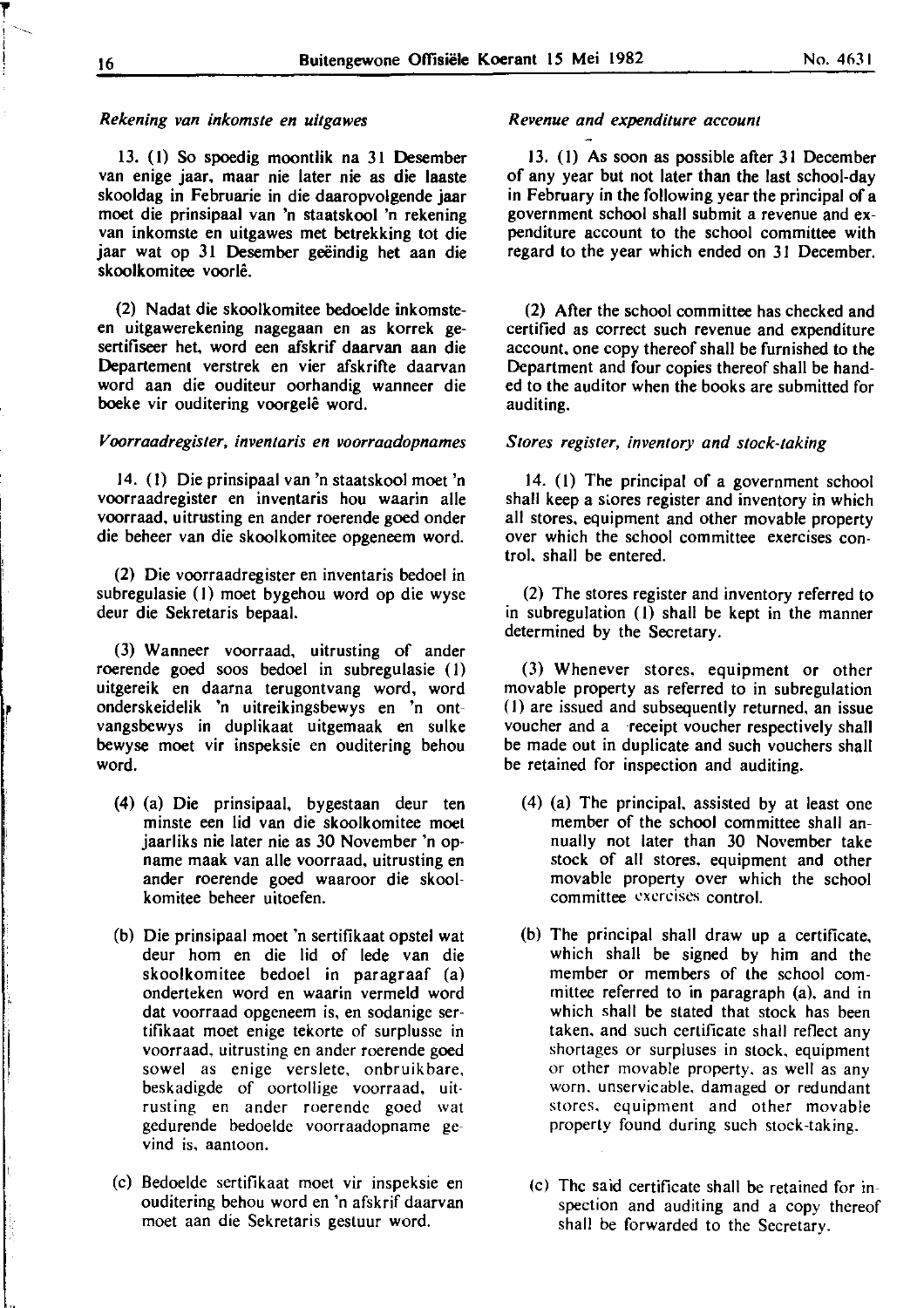#### *Afskryf en vervreemding van bates*

15. (I) Geen bates waaroor 'n skoolkomitee beheer uitoefen word afgeskryf of vervreem nie tensy die skriftelike goedkeuring van die Sekretaris op aanbeveling van sodanige skoolkomitee vooraf verkry is.

(2) Wanneer enige in subregulasie (I) bedoelde bates verkoop word, word sodanige bates op 'n publieke veiling of per tender verkoop en die opbrengs val die betrokke skoolfonds toe.

#### *Oordrag aan nuwe prinsipaa/*

- 16. (I) (a)So gou as wat prakties moontlik is na die aanstelling van 'n nuwe prinsipaal by 'n staatskool, word die kontant, voorraad, uitrusting en ander roerende goed waaroor die betrokke skoolkomitee beheer uitoefen, sowel as die rekeningboeke, sertifikate, tjekboeke, bankboekies en enige ander dokumente in verband met die skoolfonds aan sodanige nuwe prinsipaal oorgedra.
	- (b) Bedoelde nuwe prinsipaal en die vorige prinsipaal moet gesamentlik bedoelde kontant, voorraad, uitrusting, ander roerende goed, rekeningboeke, sertifikate, tjekboeke, bankboekies en ander dokumente nagaan en 'n sertifikaat opstel waarin vermeld word dat bedoelde kontant, voorraad, uitrusting, ander roerende goed, rekeningboeke, sertifikate, tjekboeke, bankboekies en ander dokumente aldus nagegaan is, of daar enige tekorte of surplusse gevind is en enige ander aangeleentheid wat na die mening van bedoelde prinsipale van belang mag wees.
	- (c) Die sertifikaat wat ingevolge paragraaf (b) opgestel is moet vir inspeksie en ouditering behou word en 'n afskrif daarvan moet aan die Sekretaris gestuur word.

(2) Indien 'n prinsipaal sy pos ontruim voordat die nuwe prinsipaal bedoel in subregulasie  $(1)(a)$ beskikbaar is, moet die kontant, voorraad, uitrusting, ander roerende goed, rekeningboeke, sertifikate, tjekboeke, bankboekies en ander dokumente bedoel in subregulasie (!)(a) aan 'n ander lid van die personeel van die betrokke staatskool deur die Sekretaris aangewys oorgedra word soos voorgeskryf in subregulasie (I) en bedoelde lid moet so gou as wat prakties moontlik is bedoelde kontant, voorraad, uitrusting, ander roerende goed, rekeningboeke, sertifikate,

#### *Writing off and selling of certain assets*

15. (I) No assets over which a school committee exercises control shall be written ofT or alienated unless the written approval of the Secretary on the recommendation of such school committee is previously obtained.

(2) When any assets referred to in subregulation (I) are sold, such assets shall be sold at a public auction or by tender and the proceeds shall accrue to the school fund concerned.

#### *Transfer to new principal*

- 16. (I) (a) As soon as is practically possible after the appointment of a new principal at a government school the cash, stores, equipment and other movable property over which the school committee concerned exercises control, as well as the account-books, certificates, cheque-books, bank-books and any other documents in connection with a school fund shall be transferred to such new principal.
	- (b) Such new principal and the former principal shall jointly check such cash, stores, equipment, other movable property, account-books, certificates, cheque-books, bank-books and other documents and draw up a certificate in which is stated that such cash, stores, equipment, other movable property, account-books, certificates, chequebooks, bankbooks and other documents have been thus checked, whether any shortages or surpluses were found and any other matter which in the opinion of such principals may be of importance.
	- (c) The certificate drawn up in terms of paragraph (b) shall be retained for inspection and auditing and a copy thereof shall be forwarded to the Secretary.

(2) If a principal vacates his post before the new principal referred to in subregulation  $(1)(a)$  is available, the cash, stores, equipment, other movable property, account-books, certificates, cheque-books, bank-books and other documents referred to in subregulation (I)(a) shall be transferred as prescribed in subregulation (I) to another member of the staff of the government school concerned designated by the Secretary and such member shall as soon as is practically possible transfer such cash, stores, equipment, other movable property, account-books, certificates,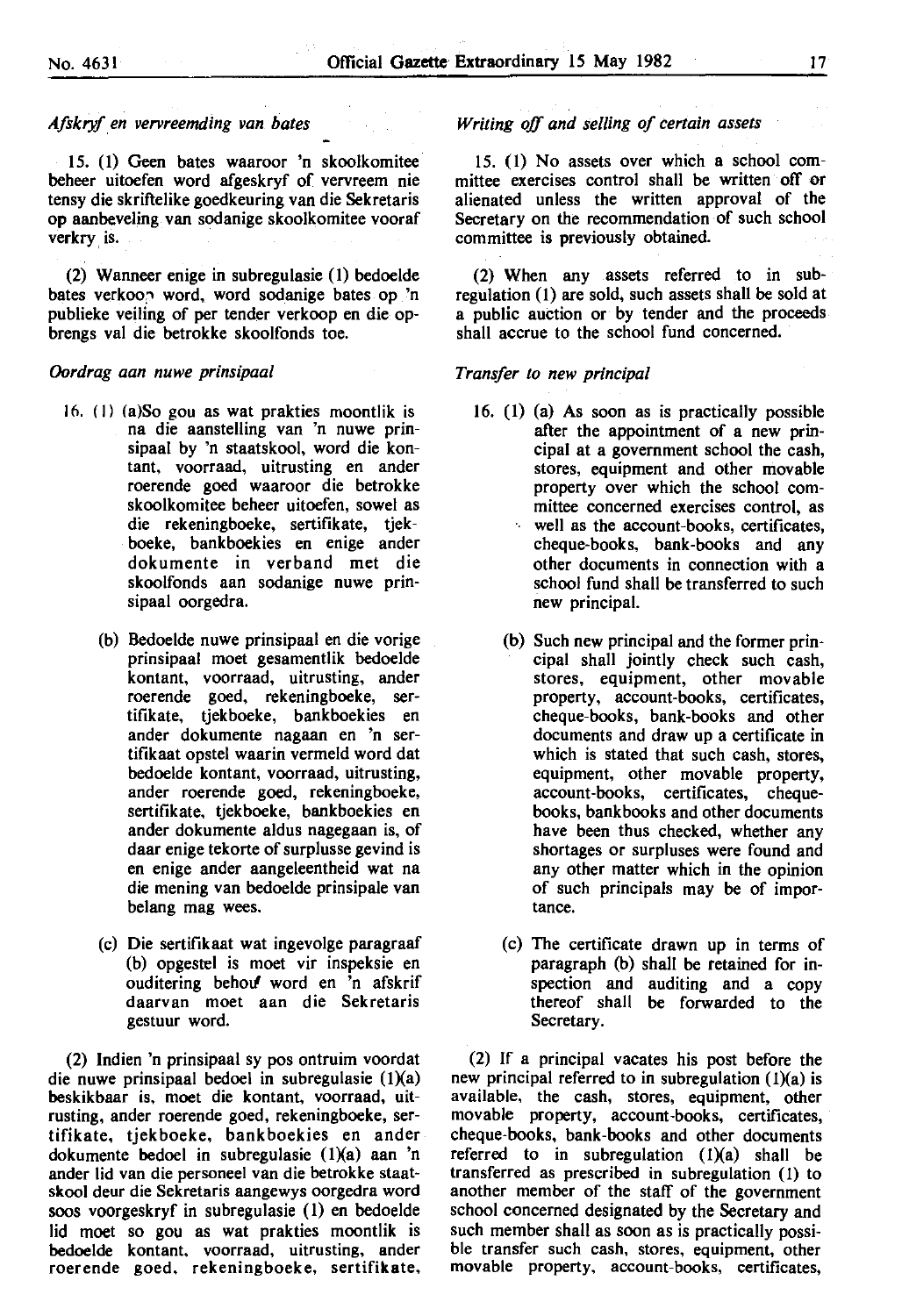I"

i I 1.

'

I I, tjekboeke, bankboekies en ander dokumente aan bedoelde nuwe prinsipaal oordra soos voorgeskryf in subregulasie (1).

#### *A anstelling van ouditeur*

17. (I) 'n Skoolkomitee stel, behoudens die bepalings van subregulasie (2), aan die begin van elke boekjaar 'n ouditeur, geregistreer ingevolge die Wet op Openbare Rekenmeesters en Ouditeurs, 1951 (Wet 51 van 1951), aan om die skoolfonds se boeke en rekenings vir daardie jaar te ouditeer.

(2) lndien 'n skoolkomitee van mening is dat omstandighede sodanig is dat die aanstelling van 'n geregistreerde ouditeer nie prakties of wenslik is nie, kan 'n aanbeveling ten opsigte van die aanstelling van 'n ander geskikte persoon as ouditeur aan die Sekretaris vir goedkeuring voorgelê word.

- (3) (a) Indien 'n skoolkomitee versuim of in gebreke bly om 'n ouditeur aan te stel, kan die Sekretaris met inagneming van enige koste daaraan verbonde, 'n geregistreerde ouditeur of ander geskikte persoon aanstel as ouditeur.
- (b) Die vergoeding van 'n ouditeur aangestel ingevolge paragraaf (a) word deur die betrokke skoolfonds gedra.

#### *Pligte van ouditeur*

18, (I) 'n Ouditeur moet sodanige rekeningboeke, kwitansieboeke, registers, bewysstukke, rekenings, sertiflkate en ander dokumente in verband met 'n skoolfonds wat hy nodig ag ondersoek of laat ondersoek.

(2) 'n Ouditeur moet aan die prinsipaal van die betrokke staatskool 'n ontvangserkenning gee vir aile rekeningboeke, kwitansieboeke, registers, bewysstukke, rekenings, sertiflkate en ander dokumente bedoel in subregulasie (I) wat aan hom oorhandig is.

(3) 'n Ouditeur moet sy verslag heg aan die rekening bedoel in regulasie 13 en verklaar  $-$ 

- (a) of bedoelde rekening na sy mening behoorlik opgestel is en of dit 'n korrekte en ware weergawe is van die inkomste en uitgawes van die betrokke skoolfonds;
- (b) of die rekeningboeke, kwitansieboeke, registers, bewysstukke en sertiflkate bedoel in subregulasie (I) gehou of uitgereik word ooreenkomstig die bepalings van hierdie regulasies; en

cheque-books, bank -books and other documents as prescribed in subregulation (I) to such new principal.

#### *Appointment of auditor*

17. (I) A school committee shall, subject to the provisions of subregulation (2), at the beginning of every financial year appoint an auditor registered in terms of the Public Accountants' and Auditors' Act, 1951 (Act 51 of 1951), to audit the books and accounts of the school fund for that year.

(2) If a school committee is of the opinion that circumstances are such that the appointment of a registered auditor is not practicable or desirable, a recommendation in regard to the appointment of any other suitable person as auditor may be made to the Secretary for approval.

- (3) (a) If a school committee neglects or fails to appoint an auditor, the Secretary may with due allowance for any costs in regard thereto, appoint a registered auditor or other suitable person as auditor.
- (b) The remuneration of an auditor appointed in terms of paragraph (a) shall be borne by the school fund concerned.

#### *Duties of auditor*

18. (I) An auditor shall examine or cause to be examined such account-books, receipts books, registers, vouchers, accounts, certificates and other documents in connection with a school fund as he may deem necessary.

(2) An auditor shall furnish the principal of the government school concerned with an acknowledgement of receipt for all account-books, receipt books, registers, vouchers, accounts, certificates and other documents referred to in subregulation (I) which have been handed over to him.

(3) An auditor shall attach his report to the account referred to in regulation '13 and shall de**clare** 

- (a) whether the said account in his opinion has been properly drawn up and whether it is a correct and true reflection of the revenue and expenditure of the school fund concerned;
- (b) whether the account-books, receipt books, registers, vouchers and certificates referred to in subregulation (I) were kept or issued in accordance with the provisions of these regulations; and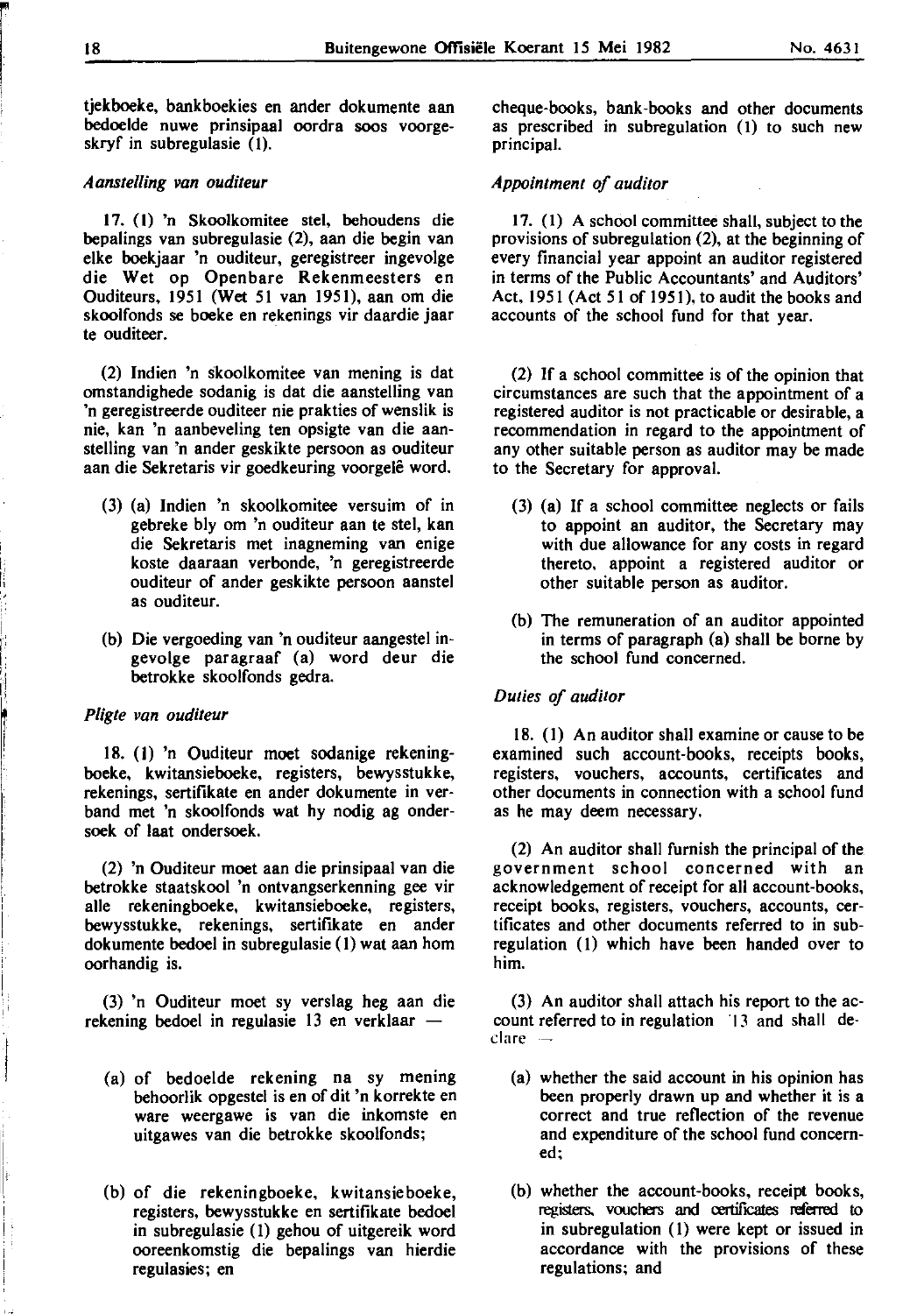(c) of die uitgawes van die betrokke skoolfonds aangegaan is in ooreenstemming met die bepalings van hierdie regulasies.

(4) lndien 'n ouditeur dit nodig vind om ongunstig te rapporteer oor enige saak wat uit 'n ouditering voortspruit, moet hy volle besonderhede daarvan in sy verslag gee.

(5) 'n Ouditeur moet afskrifte van die rekening bedoel in regulasie 13 en van sy verslag aan die Sekretaris en die skoolkomitee en die prinsipaal van die betrokke staatskool deurstuur.

#### *Inspeksie deur beampte van Departement*

19. (I) 'n Beampte van die Departement wat skriftelik deur die Sekretaris daartoe gemagtig is, kan te aile redelike tye en sonder vooraf kennisgewing die prinsipaal van 'n staatskool aanse om die rekeningboeke, kwitansieboeke, registers, bewysstukke, rekenings, sertifikate, ander dokumente, tjekboeke, bankboekies en kontant voorhande wat betrekking het op die skoolfonds aan hom vir inspeksie voor te lê.

(2) Bevindinge wat uit 'n inspeksie voortspruit, moet skriftelik aan die Sekretaris en die voorsitter van die betrokke skoolkomitee voorgelê word.

(3) lndien dit voorkom of 'n verlies van of tekort aan kontant, voorraad, uitrusting of ander roerende goed waaroor 'n skoolkomitee beheer uitoefen veroorsaak is, of dat enige onbehoorlike of ongemagtigde uitbetaling uit 'n skoolfonds plaasgevind het, in omstandighede wat daarop dui dat 'n misdryf begaan is, moet bedoelde beampte die Sekretaris onmiddellik daarvan in kennis stel.

Persone wat namens skoolfondse moet teken

- 20. Wanneer  $-$
- (a) 'n tjek of ander verhandelbare stuk namens 'n skoolfonds uitgereik of gewissel moet word;
- (b) 'n dokument namens 'n skoolfonds onderteken moet word vir die belegging van fondse of die tegeldemaking van enige be legging;
- (c) enige ander stuk, dokument of vorm namens 'n skoolfonds onderteken moet word,

word sodanige tjek, ander vcrhandclbarcstuk. dokument stuk of vorm onderteken deur die voorsitter van die betrokke skoolkomitee en die prinsipaal van die betrokke staatskool: Met dien (c) whether the expenditure of the school fund concerned was incurred in accordance with the provisions of these regulations.

(4) If an auditor finds it necessary to report unfavourably on any matter arising from an audit, he shall give full particulars thereof in his report.

(5) An auditor shall forward copies of the account referred to in regulation 13 and of his report to the Secretary and the school committee and the principal of the government school concerned.

#### *Inspection by officer of Department*

19. (I) An officer of the Department who has been authorised thereto in writing by the Secretary may at all reasonable times and without previous notice call upon the principal of a government school to submit the account-books, receipt books. registers, vouchers, accounts, certificates, other documents, cheque-books, bank-books, and cash on hand with regard to the school fund for inspection by him.

(2) Findings arising from an inspection shall be submitted in writing to the Secretary and the chairman of the school committee concerned.

(3) If it appears that any loss or shortfall of cash, stores, equipment or other movable property over which a school committee exercises control has been caused, or that any improper or unauthorised payment has occurred from a school fund, in circumstances which indicate the commission of an offence, the said officer shall immediately notify the Secretary thereof.

#### *Persons to sign on behalf of school funds*

- 20. When  $-$
- (a) a cheque or other negotiable instrument is to be issued or cashed on behalf of a school fund;
- (b) a document is to be signed on behalf of a school fund for the investment of any funds or the realisation of any investment;
- (c) any other paper, document or form is to be signed on behalf of a school fund,

such cheque, other negotiable instrument, document, paper or form shall be signed by the chairman of the school committee concerned and the principal of the government school concerned: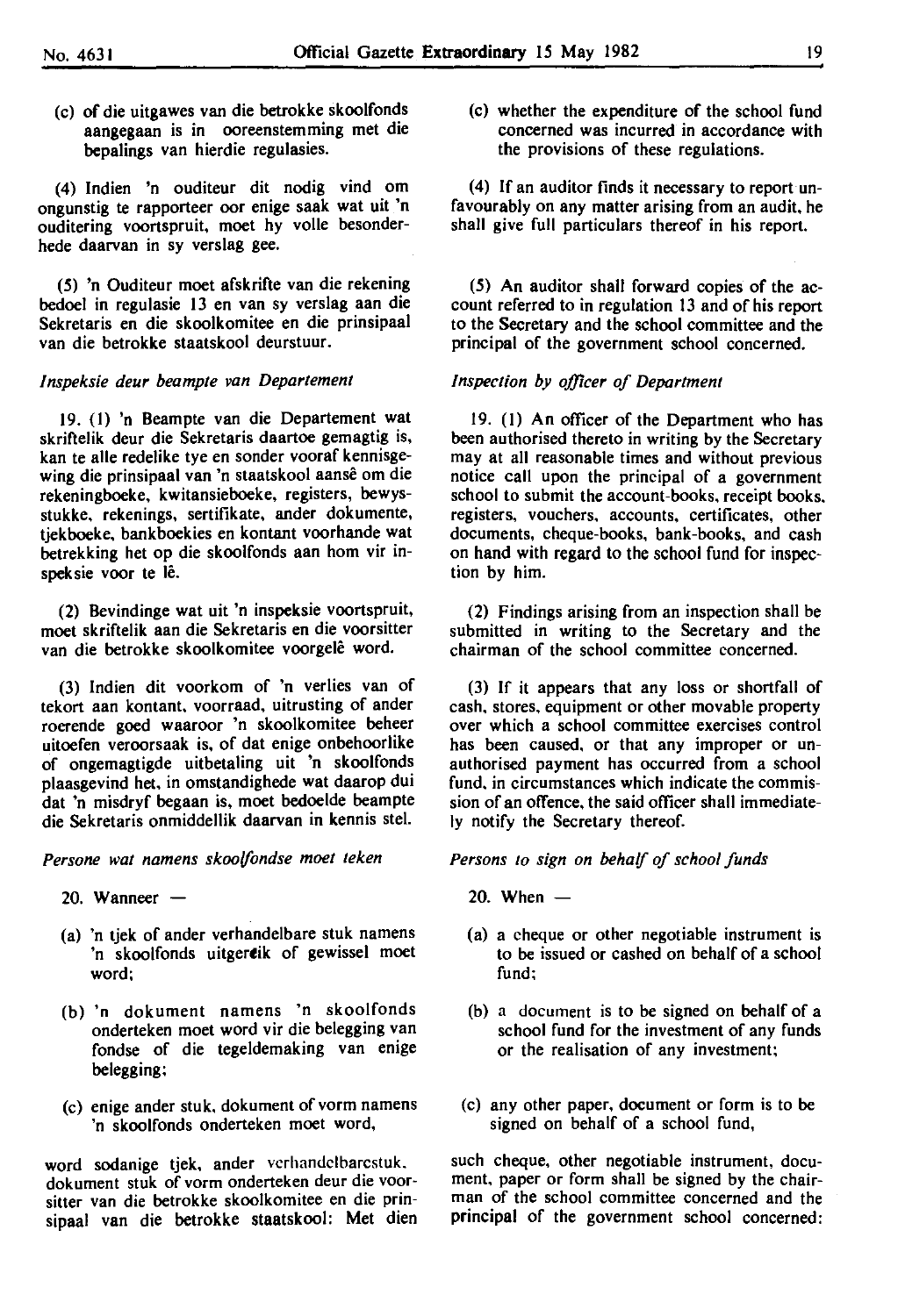verstande dat sodanige skoolkomitee 'n ander lid van sodanige skoolkomitee kan magtig om te teken indien die voorsitter of prinsipaal nie beskikbaar is nie.

#### *Aanspreek/ikheid vir uitgawes en uitbeta/lngs*

2 I. Enige per soon wat in stryd met die bepalings van hierdie regulasies enige uitgawe uit 'n skoolfonds goedkeur. magtig of aangaan of enige uitbetaling uit 'n skoolfonds goedkeur. magtig of doen kan daarvoor aanspreeklik gehou word. en waar meer as een persoon enige sodanige uitgawe aldus goedkeur. magtig of aangaan of enige sodanige uitbetaling aldus goedkeur. magtig of doen. kan bedoelde persone gesamentlik en afsonderlik daarvoor aanspreeklik gehou word.

#### *Oorhandiging van bates wanneer staatskoo/ gesluit word*

22. (I) Indien 'n staatskool gesluit word soos beoog in artikel 6 van die Wet. moet die prinsipaal op 'n datum en op die wyse deur die Sekretaris  $bepaal -$ 

- (a) aile rekeningboeke, k witansieboeke. registers. bewysstukke. rekenings. sertifikate, tiekboeke, bankboekies en ander dokumente in verband met die skoolfonds;
- (b) indien 'n in regulasie 8(1) bedoelde rekening geopen is  $-$ 
	- (i) 'n bankstaat ten opsigte van bedoelde rekening wat korrek gesertifiseer is deur die rekenmeester van die betrokke bank;
	- (ii) 'n tjek ten gunste van die Sekretaris vir die kredietsaldo aangedui op bedoelde bankstaat;
- (c) indien 'n in regulasie 8(2) bedoelde rekening geopen is, die volle kontantbalans wat uit bedoelde rekening vir die doel van hierdie regulasie onttrek is; en
- (d) aile kontant (anders as die kontant in paragraaf (c) bedoel), voorraad, uitrusting en ander roerende goed waaroor die betrokke skoolkomitee beheer uitoefen soos beoog in regulasie 5,

aan die Sekretaris oorhandig, en die Sekretaris besluit op walter wyse daaroor beskik moet word.

Provided that such school committee may authorise any other member of such school committee to sign if the chairman or principal is not available.

#### *Liability for expenditure and paymems*

2 I. Any person who contrary to the provisions of these regulations approves. authorises or incurs any expenditure from a school fund or approves. authorises or makes any payment from a school fund may be held liable therefor. and where more than one person thus approves. authorises or incurs any such expenditure or thus approves. authorises or makes any such payment. such persons may be held jointly and severally liable therefor.

#### *Handing over of assets when government school is closed*

22. (I) If a government school is closed as contemplated in section 6 of the Act. the principal shall on a date and in the manner determined by the Secretary hand over  $-$ 

- (a) all account-books. receipt books. registers. vouchers. accounts, certificates. chequebooks, registers. vouchers. accounts, certificates. cheque-books. bank-books and other documents in connection with the school fund;
- (b) if an account referred to in regulation 8( I) was opened  $-$ 
	- (i) a bank statement with regard to such account certified as correct by the accountant of the bank concerned;
	- (ii) a cheque in favour of the Secretary for the credit balance indicated on such bank statement;
- (c) if an account referred to in regulation 8(2) was opened, the full cash balance withdrawn from such account for the purpose of this regulation; and
- (d) all cash (other than the cash referred to in paragraph (c)). stores, equipment and other movable property over which the school committee concerned exercises control as contemplated in regulation 5,

to the Secretary. and the Secretary shall decide in which manner to dispose thereof.

 $\mathbf{r}$ I

I

,,,